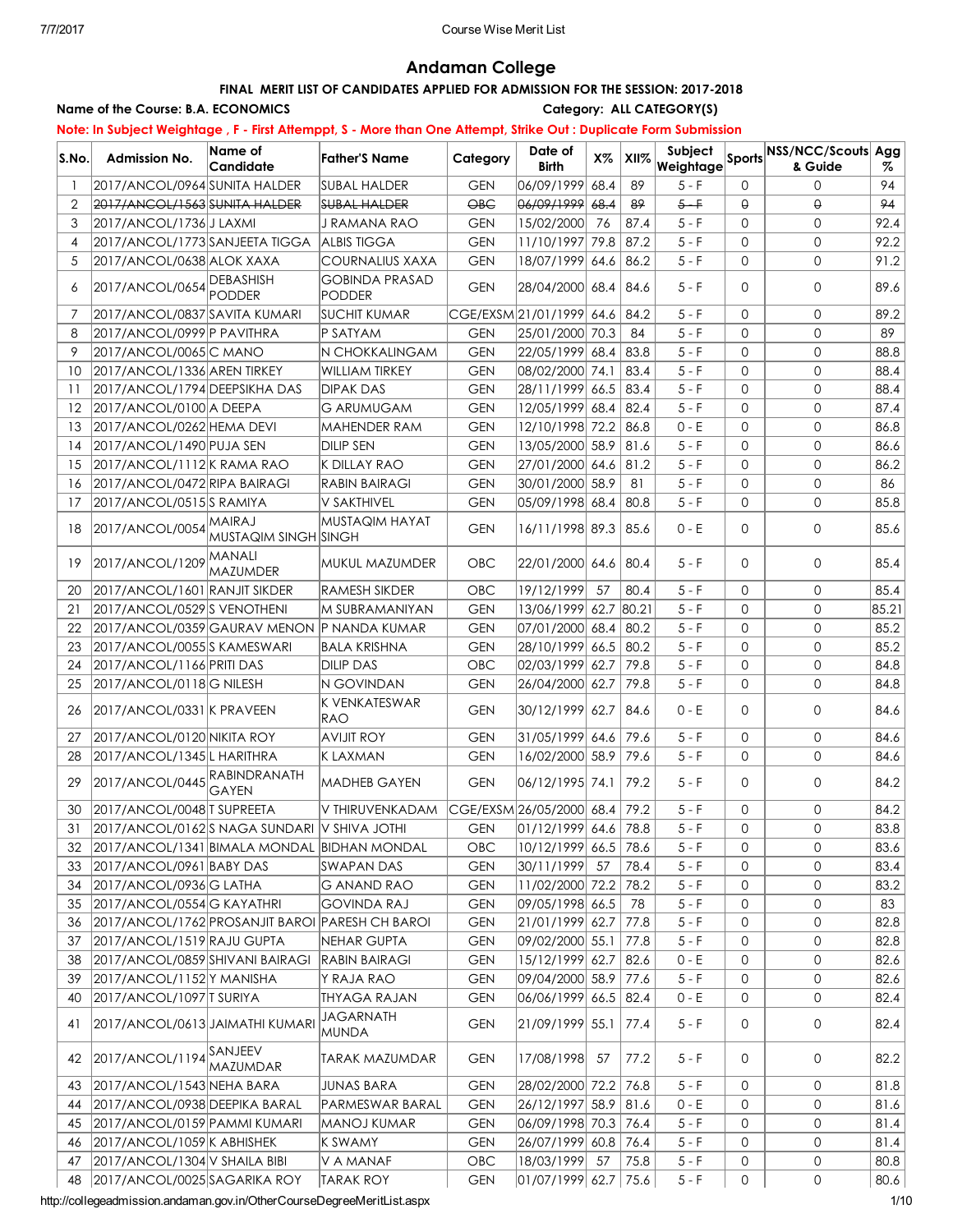| 49 | 2017/ANCOL/0939 BIKASH DUTTA               |                                   | RANJIT DUTTA                                 | <b>GEN</b> | 07/04/2000 58.9               |      | 75.4 | $5 - F$ | $\Omega$     | 0            | 80.4 |
|----|--------------------------------------------|-----------------------------------|----------------------------------------------|------------|-------------------------------|------|------|---------|--------------|--------------|------|
| 50 | 2017/ANCOL/0182 B KIRTHANA                 |                                   | <b>B VENKATA RAO</b>                         | <b>GEN</b> | 19/01/2000 62.7               |      | 75.2 | $5 - F$ | $\Omega$     | $\Omega$     | 80.2 |
| 51 | 2017/ANCOL/0153 SEEMA                      |                                   | <b>EMMANUEL H</b>                            | <b>ST</b>  | 11/02/1999 58.9               |      | 75.2 | $5 - F$ | $\mathbf 0$  | 0            | 80.2 |
| 52 | 2017/ANCOL/1436 JAYAMALINI                 |                                   | BALASUBRAMANI                                | <b>GEN</b> | 30/01/1999 74.1               |      | 75   | $5 - F$ | $\mathbf{0}$ | $\mathsf{O}$ | 80   |
| 53 | 2017/ANCOL/0840 T JHANSI                   |                                   | KURMA RAO                                    | <b>GEN</b> | 30/03/2000 62.7               |      | 75   | $5 - F$ | $\mathbf{0}$ | 0            | 80   |
| 54 | 2017/ANCOL/1253 HEMLATHA                   |                                   | P VENKETESHWAR<br><b>RAO</b>                 | <b>GEN</b> | 21/01/2000 70.3               |      | 74.8 | $5 - F$ | $\mathbf{0}$ | 0            | 79.8 |
| 55 | 2017/ANCOL/0325 K JOTHY                    |                                   | K MEERA SAHEB                                | <b>GEN</b> | 02/09/1998 58.9               |      | 74.6 | $5 - F$ | $\mathbf{0}$ | $\circ$      | 79.6 |
| 56 | $2017/ANCOL/1536$ ANISH JOHN               | KUJUR                             | AJAY KUJUR                                   | <b>GEN</b> | 05/07/1999 53.2               |      | 74.6 | $5 - F$ | $\mathbf{0}$ | 0            | 79.6 |
| 57 | 2017/ANCOL/0519 SWATHI                     |                                   | <b>V ERAIAH</b>                              | <b>GEN</b> | 23/06/1999 62.7               |      | 74.4 | $5 - F$ | $\mathbf{0}$ | $\circ$      | 79.4 |
| 58 | 2017/ANCOL/1047 K SAINA BEGUM              |                                   | M KAJA MOIDEEN                               | <b>GEN</b> | 27/01/1999                    | 57   | 74.4 | $5 - F$ | $\Omega$     | $\circ$      | 79.4 |
| 59 | 2017/ANCOL/0229 RINA MONDAL                |                                   | NIMAI CHANDRA<br><b>MONDAL</b>               | <b>GEN</b> | 22/10/1998 53.2               |      | 74.4 | $5 - F$ | $\Omega$     | 0            | 79.4 |
| 60 | 2017/ANCOL/0560 T BAVANA                   |                                   | <b>T SIMADRI</b>                             | <b>GEN</b> | 20/09/1999 66.5               |      | 74.2 | $5 - F$ | $\mathbf{0}$ | $\mathsf{O}$ | 79.2 |
| 61 | 2017/ANCOL/1312 ABHISHEK ROY               |                                   | <b>SANKAR ROY</b>                            | <b>GEN</b> | 25/08/2000 64.6               |      | 74.2 | $5 - F$ | $\Omega$     | 0            | 79.2 |
| 62 | 2017/ANCOL/1670 PRIYANKA BALAN SATYA BALAN |                                   |                                              | <b>GEN</b> | 18/07/1997 66.5               |      | 74   | $5 - F$ | $\mathbf{0}$ | 0            | 79   |
| 63 | 2017/ANCOL/0249 PRIYANKA DAS               |                                   | <b>GURUPADA DAS</b>                          | <b>GEN</b> | 22/02/2000 58.9               |      | 74   | $5 - F$ | $\mathbf{0}$ | 0            | 79   |
| 64 | 2017/ANCOL/0267 PREETI                     |                                   | SUBRAMANI                                    | <b>GEN</b> | 19/08/1999                    | 57   | 74   | $5 - F$ | $\mathbf{0}$ | $\circ$      | 79   |
|    |                                            |                                   | TAQUIM BIN                                   |            |                               |      |      |         |              |              |      |
| 65 | 2017/ANCOL/1796 DARWESH TASLIM             |                                   | YAMEEN                                       | OBC        | 05/09/1999                    | 57   | 74   | $5 - F$ | $\Omega$     | 0            | 79   |
| 66 | 2017/ANCOL/1577 RAJU BISWAS                |                                   | RANJIT BISWAS                                | <b>GEN</b> | 04/05/1998 55.1               |      | 73.8 | $5 - F$ | $\mathbf{0}$ | $\circ$      | 78.8 |
| 67 | 2017/ANCOL/0846 SANGEETA DAS               |                                   | <b>SWAPAN DAS</b>                            | <b>GEN</b> | 15/06/1998 58.9               |      | 78.6 | $0 - E$ | $\mathbf{0}$ | $\circ$      | 78.6 |
| 68 | 2017/ANCOL/1286 KAVITHA                    |                                   | <b>VIJAY KUMAR</b>                           | <b>GEN</b> | 24/08/1999                    | 58.9 | 73.4 | $5 - F$ | $\mathbf{0}$ | $\circ$      | 78.4 |
| 69 | 2017/ANCOL/1631 SOMEER                     | <b>MAZUMDER</b>                   | SADHURAM<br><b>MAZUMDER</b>                  | OBC        | 22/02/1998                    | 57   | 73.4 | 5 - F   | $\mathbf 0$  | 0            | 78.4 |
| 70 | 2017/ANCOL/1060 LUIS DUNG DUNG             |                                   | <b>GABRAIL DUNG</b><br><b>DUNG</b>           | <b>GEN</b> | 01/07/2000                    | 57   | 78.2 | $0 - E$ | $\Omega$     | $\mathsf{O}$ | 78.2 |
| 71 | 2017/ANCOL/0403 HEMA ROY                   |                                   | RANJIT ROY                                   | OBC        | 25/05/1999 62.7               |      | 78   | $0 - E$ | $\mathbf{0}$ | $\circ$      | 78   |
| 72 | 2017/ANCOL/1430 SATHIS KHANNA              |                                   | <b>SURESH KHANNA</b>                         | <b>GEN</b> | 12/03/2000 51.3               |      | 73   | $5 - F$ | $\mathbf{0}$ | $\circ$      | 78   |
| 73 | 2017/ANCOL/1117 KDANAYYA                   |                                   | <b>KONDA</b><br>DHANARAJU                    | <b>GEN</b> | 17/06/1996 62.7               |      | 72.6 | $5 - F$ | $\mathbf{0}$ | 0            | 77.6 |
| 74 | 2017/ANCOL/0344 VITHANALA                  | <b>KRISHNA VAMSI</b>              | <b>V DURGA</b><br>INARAYANA RAO              | <b>GEN</b> | 19/10/1998 62.7               |      | 72.6 | $5 - F$ | $\Omega$     | $\mathsf{O}$ | 77.6 |
| 75 | 2017/ANCOL/0116 K MAHESH                   |                                   | A KRISHNA RAO                                | <b>GEN</b> | 01/08/2000 53.2               |      | 72.6 | $5 - F$ | $\Omega$     | $\mathsf{O}$ | 77.6 |
| 76 | 2017/ANCOL/0685 RAKESH SARKAR              |                                   | RAMESH SARKAR                                | <b>GEN</b> | 30/04/2000 64.6               |      | 72.4 | $5 - F$ | $\mathbf{0}$ | $\mathsf{O}$ | 77.4 |
| 77 | 2017/ANCOL/0761 VISHAL KUMAR               |                                   | SANJEEV KUMAR                                | <b>GEN</b> | 13/03/2000 58.9               |      | 72.4 | $5 - F$ | $\mathbf{0}$ | $\mathbf{O}$ | 77.4 |
| 78 |                                            |                                   | 2017/ANCOL/0743 PROTAP MONDAL SUSANTA MONDAL | <b>GEN</b> | 17/06/1999 76                 |      | 77.2 | $0 - E$ | $\Omega$     | $\mathsf{O}$ | 77.2 |
| 79 | 2017/ANCOL/1300 KAUSHIK ROY                |                                   | UTTAM ROY                                    | OBC        | 29/02/2000 58.9               |      | 74.2 | $0 - E$ | 0            | 3            | 77.2 |
| 80 | 2017/ANCOL/0393 DIYA BISWAS                |                                   | <b>BARUN BISWAS</b>                          | <b>GEN</b> | 13/07/1999 60.8               |      | 72.2 | $5 - F$ | $\mathbf{0}$ | 0            | 77.2 |
| 81 | 2017/ANCOL/0334 K MANOJ                    |                                   | K DILLI RAO                                  | <b>GEN</b> | 22/11/1997                    | 57   | 72.2 | $5 - F$ | 0            | 0            | 77.2 |
| 82 | 2017/ANCOL/1041                            | YASEEN AL<br>UMMAR                | A UMMAR                                      | <b>GEN</b> | 28/03/1998 60.8               |      | 71.8 | $5 - F$ | 0            | 0            | 76.8 |
| 83 | 2017/ANCOL/0880DEBEEKA                     | MONDAL                            | <b>JIBAN MONDAL</b>                          | <b>GEN</b> | 03/02/1998 53.2 71.8          |      |      | $5 - F$ | 0            | $\circ$      | 76.8 |
| 84 | 2017/ANCOL/1689                            | <b>AMIT RANJAN</b><br><b>GAIN</b> | <b>SUBAL GAIN</b>                            | OBC        | 17/05/2000 53.2 71.8          |      |      | $5 - F$ | $\mathbf{0}$ | 0            | 76.8 |
| 85 | 2017/ANCOL/0259 URMEELA MINJ               |                                   | ROOPAN MINJ                                  | <b>GEN</b> | 10/10/1996 66.5               |      | 71.6 | $5 - F$ | $\mathbf{0}$ | 0            | 76.6 |
| 86 | 2017/ANCOL/1466 SHILPI BISWAS              |                                   | <b>SUKDEV BISWAS</b>                         | <b>GEN</b> | 18/10/1999 62.7               |      | 71.6 | $5 - F$ | 0            | 0            | 76.6 |
| 87 | 2017/ANCOL/0825                            | SURADHANI<br>DHALI                | HARIDAS DHALI                                | <b>GEN</b> | 20/10/1999  51.3   71.6       |      |      | 5 - F   | 0            | 0            | 76.6 |
| 88 | 2017/ANCOL/0987                            | <b>SURADHANI</b><br><b>DHALI</b>  | <b>HARIDAS DHALI</b>                         | <b>GEN</b> | 20/10/1999 51.3 71.6          |      |      | $5 - F$ | $\Theta$     | θ            | 76.6 |
| 89 | 2017/ANCOL/1692 T SIVA                     |                                   | <b>T CHIRANJEEVI</b>                         | <b>GEN</b> | 14/04/1999 49.4               |      | 71.4 | $5 - F$ | $\mathbf{0}$ | 0            | 76.4 |
| 90 | 2017/ANCOL/1477 M KAVITHA                  |                                   | <b>U MURUGESAN</b>                           | <b>GEN</b> | 15/10/1999 60.8 76.2          |      |      | $0 - E$ | 0            | 0            | 76.2 |
| 91 | 2017/ANCOL/0243                            | M THILAKA<br>BARATHI              | M MARUTHA MUTHU                              | <b>GEN</b> | 25/06/1999 58.9 71.2          |      |      | 5 - F   | 0            | 0            | 76.2 |
| 92 | 2017/ANCOL/1039 ROSHNI DEVI                |                                   | RAJA RAM                                     | <b>GEN</b> | 05/11/1999 53.2 71.2          |      |      | $5 - F$ | 0            | 0            | 76.2 |
| 93 | 2017/ANCOL/0046                            | B V<br><b>DURGAPRASAD</b>         | <b>B SHYAM SUNDER</b>                        | <b>GEN</b> | 16/06/1999 51.3               |      | 71.2 | $5 - F$ | 0            | 0            | 76.2 |
| 94 | 2017/ANCOL/0047                            | Β₩<br><b>DURGAPRASAD</b>          | <b>B SHYAM SUNDER</b>                        |            | CGE/EXSM 16/06/1999 51.3 71.2 |      |      | $5 - F$ | θ            | θ            | 76.2 |
| 95 | 2017/ANCOL/0615 BIMLA KUMARI               |                                   | LAKA MUNDA                                   | <b>GEN</b> | 21/08/2000 51.3 71.2          |      |      | $5 - F$ | 0            | 0            | 76.2 |

http://collegeadmission.andaman.gov.in/OtherCourseDegreeMeritList.aspx 2/10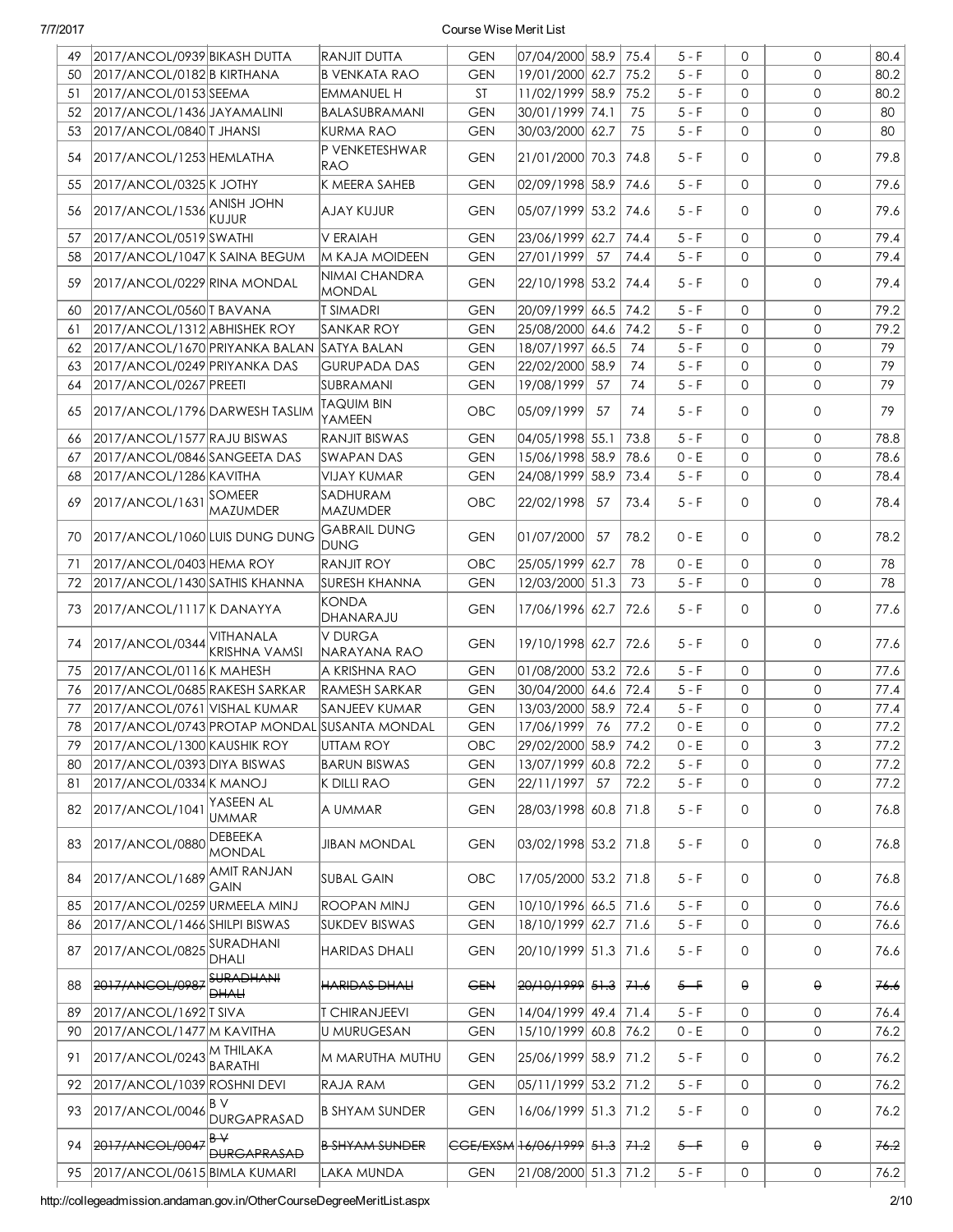|     | 96 2017/ANCOL/1327 ABHISHEK                    | <b>INDWAR</b>                     | PETER INDWAR                                      | <b>GEN</b> | $ 02/09/1999 $ 49.4   71.2                      |    |      | $5 - F$ | $\Omega$    | $\mathbf{0}$        | 76.2 |
|-----|------------------------------------------------|-----------------------------------|---------------------------------------------------|------------|-------------------------------------------------|----|------|---------|-------------|---------------------|------|
| 97  | 2017/ANCOL/0206                                | K GANGA<br>BHAVANI                | K CHANDER NAIDU                                   | <b>GEN</b> | 19/10/1999 58.9                                 |    | 70.8 | $5 - F$ | $\Omega$    | $\mathbf{O}$        | 75.8 |
| 98  | 2017/ANCOL/0295 R RAJSEKAR                     |                                   | A RAJU                                            | <b>GEN</b> | 16/09/1999 60.8                                 |    | 75.4 | $0 - E$ | $\Omega$    | $\mathbf{O}$        | 75.4 |
| 99  | 2017/ANCOL/1422 BARSHA                         | <b>SINGHADAR</b>                  | AJIT SINGHADAR                                    | OBC        | 30/08/1999 60.8                                 |    | 70.4 | $5 - F$ | $\Omega$    | $\mathbf{O}$        | 75.4 |
| 100 | 2017/ANCOL/1323 RITHU                          |                                   | <b>KRISHNA RAO</b>                                | <b>GEN</b> | 22/11/1999                                      | 57 | 70.4 | $5 - F$ | $\Omega$    | $\mathbf{O}$        | 75.4 |
|     | 101 2017/ANCOL/1681 R ISAAC                    |                                   | SAMUEL                                            | <b>ST</b>  | 13/05/1999 58.9                                 |    | 75.2 | 0 - E   | $\Omega$    | $\mathbf{O}$        | 75.2 |
|     | 102 2017/ANCOL/0986 KOSURI SAI                 | KUMARI                            | K APPA RAO                                        | <b>GEN</b> | 04/05/1998 53.2                                 |    | 70.2 | $5 - F$ | $\Omega$    | $\mathbf{0}$        | 75.2 |
|     | 103 2017/ANCOL/1176 DHARMICK ROY               |                                   | NIMAI ROY                                         | <b>GEN</b> | 11/02/2000 53.2                                 |    | 70.2 | $5-F$   | $\Omega$    | $\mathbf 0$         | 75.2 |
|     | 104 2017/ANCOL/0501 SUJAN DAS                  |                                   | SWAPAN DAS                                        | <b>GEN</b> | 10/05/1997 43.7                                 |    | 70.2 | $5 - F$ | $\Omega$    | $\mathbf{O}$        | 75.2 |
|     | 105 2017/ANCOL/1003 STINU                      |                                   | <b>ANTONY JUDY</b>                                | <b>GEN</b> | 08/03/1997 55.1                                 |    | 69.8 | $5 - F$ | $\Omega$    | $\mathbf{O}$        | 74.8 |
| 106 | 2017/ANCOL/1065 SAURAV MISTRY                  |                                   | <b>GOPAL MISTRY</b>                               | <b>GEN</b> | $ 01/01/2000 $ 68.4                             |    | 74.6 | $0 - E$ | $\Omega$    | $\mathbf{O}$        | 74.6 |
| 107 | 2017/ANCOL/0567 M SANDHYA                      |                                   | MUTHU KARUPPAN                                    | <b>GEN</b> | 31/10/1998  60.8                                |    | 74.6 | $0 - E$ | 0           | $\mathbf 0$         | 74.6 |
|     | 108 2017/ANCOL/1444 EVA TIRKEY                 |                                   | PANKHARASUS<br><b>TIRKEY</b>                      | <b>GEN</b> | 15/07/1996 58.9                                 |    | 69.6 | $5 - F$ | $\Omega$    | $\mathbf{O}$        | 74.6 |
| 109 | 2017/ANCOL/1684 DAHIRA HUSSAIN                 |                                   | <b>MOHD HUSSAIN</b>                               | <b>ST</b>  | 30/10/2000 68.4                                 |    | 69.4 | $5 - F$ | $\mathbf 0$ | $\mathbf{0}$        | 74.4 |
|     | 110 2017/ANCOL/0989 M PARTHIBAN                |                                   | MUTHU KRISHNA                                     | <b>GEN</b> | 21/03/1999 66.5                                 |    | 69.4 | $5 - F$ | $\Omega$    | 0                   | 74.4 |
|     | 111 2017/ANCOL/0082                            | <b>CHIRANJEEV</b><br>MONDAL       | CHITHARANJAN<br><b>MONDAL</b>                     | <b>GEN</b> | 22/11/1998 55.1                                 |    | 69.4 | $5 - F$ | $\Omega$    | $\mathbf{O}$        | 74.4 |
|     | 112 2017/ANCOL/0015 R RAMYA                    |                                   | <b>T RAJAKILI</b>                                 | <b>GEN</b> | 19/04/2000 55.1                                 |    | 69.4 | $5 - F$ | $\mathbf 0$ | $\mathbf{O}$        | 74.4 |
|     | 113 2017/ANCOL/0832 SUBRATA BISWAS             |                                   | <b>BASUDEV BISWAS</b>                             | <b>GEN</b> | 26/10/1998                                      | 57 | 69.2 | $5 - F$ | $\Omega$    | $\mathbf{O}$        | 74.2 |
|     | 114 2017/ANCOL/0447 BRISTIKA SARKAR            |                                   | RAMKRISHNA<br>SARKAR                              | <b>GEN</b> | 24/04/1999 66.5                                 |    | 69   | $5 - F$ | $\Omega$    | $\mathbf 0$         | 74   |
|     | 115 2017/ANCOL/0802 VIKASH                     |                                   | GYAN SINGH                                        | OBC        | 07/08/1999 62.7                                 |    | 68.8 | $5 - F$ | $\mathbf 0$ | $\mathbf 0$         | 73.8 |
| 116 | 2017/ANCOL/0461 AKASH MONDAL                   |                                   | RABIN MONDAL                                      | <b>GEN</b> | 13/02/2000 64.6                                 |    | 73.6 | $0 - E$ | $\Omega$    | $\mathbf 0$         | 73.6 |
| 117 | 2017/ANCOL/0177 M SIBI                         |                                   | K MADHAIYAN                                       | <b>GEN</b> | 16/01/1999 72.2                                 |    | 68.6 | $5 - F$ | $\mathbf 0$ | $\mathbf{O}$        | 73.6 |
| 118 | 2017/ANCOL/1528 B RAJESHWARI                   |                                   | <b>B PUNNAIAH</b>                                 | <b>GEN</b> | 13/08/1999 64.6                                 |    | 68.6 | $5 - F$ | $\mathbf 0$ | $\mathbf{O}$        | 73.6 |
| 119 | 2017/ANCOL/1792 A RAJESWARY                    |                                   | C ARUMUGAM                                        | <b>GEN</b> | 13/12/1998 53.2                                 |    | 68.6 | 5 - F   | $\mathbf 0$ | $\mathbf 0$         | 73.6 |
|     | 120 2017/ANCOL/0954 TANUJA BISWAS              |                                   | SHASHADHAR<br><b>BISWAS</b>                       | <b>GEN</b> | 21/02/2000 53.2                                 |    | 68.6 | $5 - F$ | $\Omega$    | $\mathbf 0$         | 73.6 |
| 121 | 2017/ANCOL/0916 ANGALA ESWARI                  |                                   | DHEIVENDRAN                                       | <b>GEN</b> | 27/03/2000 62.7                                 |    | 68.4 | $5-F$   | $\mathbf 0$ | $\mathbf 0$         | 73.4 |
| 122 | 2017/ANCOL/1379 BISWAJIT DAS                   |                                   | MANU DAS                                          | OBC        | 15/12/1999 51.3                                 |    | 68.4 | $5 - F$ | $\Omega$    | $\mathbf{O}$        | 73.4 |
| 123 | 2017/ANCOL/1231 D MOHINI                       |                                   | <b>LIMMAYYA</b>                                   | <b>GEN</b> | 03/07/1998 62.7                                 |    | 68.2 | $5 - F$ | $\mathbf 0$ | $\mathbf{O}$        | 73.2 |
|     | 124 2017/ANCOL/1393 NEETA LAKRA                |                                   | <b>SURESH LAKRA</b>                               | <b>GEN</b> | 31/01/2000 55.1                                 |    | 68.2 | $5 - F$ | $\mathbf 0$ | $\mathbf{O}$        | 73.2 |
|     | 125 2017/ANCOL/1225 GUNDOOR                    | KHARIA                            | SOMARA KHARIA                                     | <b>GEN</b> | $\left  27/11/1999 \right  64.6 \left  \right.$ |    | 68   | $5 - F$ | $\mathbf 0$ | $\mathbf{O}$        | 73   |
|     | 126 2017/ANCOL/0680                            | <b>DEB KUMAR</b><br><b>SARKAR</b> | ASIT KUMAR SARKAR                                 | <b>GEN</b> | 31/05/1999 62.7                                 |    | 68   | $5 - F$ | $\mathbf 0$ | 0                   | 73   |
| 127 | 2017/ANCOL/1088 JOVITA MINJ                    |                                   | <b>JOB MINJ</b>                                   | <b>GEN</b> | 24/02/1998 60.8                                 |    | 68   | $5 - F$ | 0           | 0                   | 73   |
| 128 | 2017/ANCOL/0193 RESHABH SHAW                   |                                   | ABHIMANYU SHAW                                    | <b>GEN</b> | 29/03/1998 60.8                                 |    | 68   | $5 - F$ | $\mathbf 0$ | $\mathbf 0$         | 73   |
|     | 129 2017/ANCOL/0219 TONUJIT MRIDHA             |                                   | <b>TARUN MRIDHA</b>                               | <b>GEN</b> | 02/03/2000 58.9                                 |    | 68   | $5 - F$ | 0           | 0                   | 73   |
|     |                                                |                                   | 130 2017/ANCOL/0495 AYESHA PARVEEN MOHAMMED SAGIR | <b>GEN</b> | 10/06/2000                                      | 57 | 67.8 | $5 - F$ | $\mathbf 0$ | 0                   | 72.8 |
| 131 | 2017/ANCOL/1387 R NIYAZ MOIDEEN H RAHMATHULLAH |                                   |                                                   | <b>GEN</b> | 13/09/1995                                      | 38 | 72.6 | $0 - E$ | $\mathbf 0$ | 0                   | 72.6 |
|     | 132 2017/ANCOL/0376 ANKUR PANDEY               |                                   | <b>AJAY KUMAR</b><br>PANDEY                       | <b>GEN</b> | 07/06/1999 58.9                                 |    | 67.6 | $5 - F$ | $\mathbf 0$ | 0                   | 72.6 |
|     | 133 2017/ANCOL/1709 SAURAV MISTRY              |                                   | SATYA RANJAN<br>MISTRY                            | <b>GEN</b> | 02/05/1997 51.3                                 |    | 67.6 | $5 - F$ | 0           | 0                   | 72.6 |
|     | 134 2017/ANCOL/0490 TRISHNA BISWAS             |                                   | <b>KRISHNA BISWAS</b>                             | <b>GEN</b> | 29/01/1999 53.2                                 |    | 72.4 | $0 - E$ | 0           | 0                   | 72.4 |
|     | 135   2017/ANCOL/0294   MAHESH SANGA           |                                   | <b>BAHA SANGA</b>                                 | <b>GEN</b> | 03/04/1999 62.7                                 |    | 67.4 | 5 - F   | 0           | 0                   | 72.4 |
|     | 136 2017/ANCOL/0139 S ADITYA                   |                                   | KUMAR SAJAN                                       | <b>GEN</b> | 30/01/1999                                      | 57 | 67.4 | 5 - F   | 0           | 0                   | 72.4 |
| 137 | 2017/ANCOL/0845 NITISH DAS                     |                                   | NIMAI CH DAS                                      | <b>GEN</b> | 20/10/1999 55.1                                 |    | 67.4 | 5 - F   | 0           | 0                   | 72.4 |
| 138 | 2017/ANCOL/0933 SABITA BISWAS                  |                                   | PARIMAL BISWAS                                    | <b>GEN</b> | 16/07/2000 49.4                                 |    | 67.4 | 5 - F   | 0           | 0                   | 72.4 |
|     | 139 2017/ANCOL/0934 SABITA BISWAS              |                                   | <b>PARIMAL BISWAS</b>                             | <b>GEN</b> | <del>16/07/2000</del> 49.4                      |    | 67.4 | $5 - F$ | θ           | θ                   | 72.4 |
|     | 140   2017/ANCOL/1377   TRAJESH                |                                   | IT LACHANNA                                       | <b>GEN</b> | 09/01/1997 43.7                                 |    | 72.2 | $0 - E$ | 0           | 0                   | 72.2 |
| 141 | 2017/ANCOL/0839 VAISHALI URAON                 |                                   | SOMRA URAON                                       | <b>GEN</b> | 08/10/1999  62.7                                |    | 67.2 | $5 - F$ | 0           | 0                   | 72.2 |
|     | 142   2017/ANCOL/0253   A AGILAN               |                                   | <b>ARUMUGA</b><br>SETHUPATHY                      | <b>GEN</b> | 15/04/2000 60.8                                 |    | 67.2 | $5 - F$ | $\mathbf 0$ | 0                   | 72.2 |
|     | 143 2017/ANCOL/0221 B ANJALI                   |                                   | <b>B KAMRAJ</b>                                   | <b>GEN</b> | 17/02/1999                                      | 57 | 67.2 | $5 - F$ | $\mathbf 0$ | 0                   | 72.2 |
|     | 144 2017/ANCOL/0375 B ANJALI                   |                                   | <b>B KAMRAJ</b>                                   | <b>GEN</b> | 17/02/1999                                      | 57 | 67.2 | $5 - F$ | $\Theta$    | θ                   | 72.2 |
|     | 145 2017/ANCOL/0651 SHILPI MAL                 |                                   | DINESH KUMAR MAL                                  | <b>GEN</b> | 24/09/2000 66.5                                 |    | 72   | $0 - E$ | 0           | $\mathsf{O}\xspace$ | 72   |

http://collegeadmission.andaman.gov.in/OtherCourseDegreeMeritList.aspx 3/10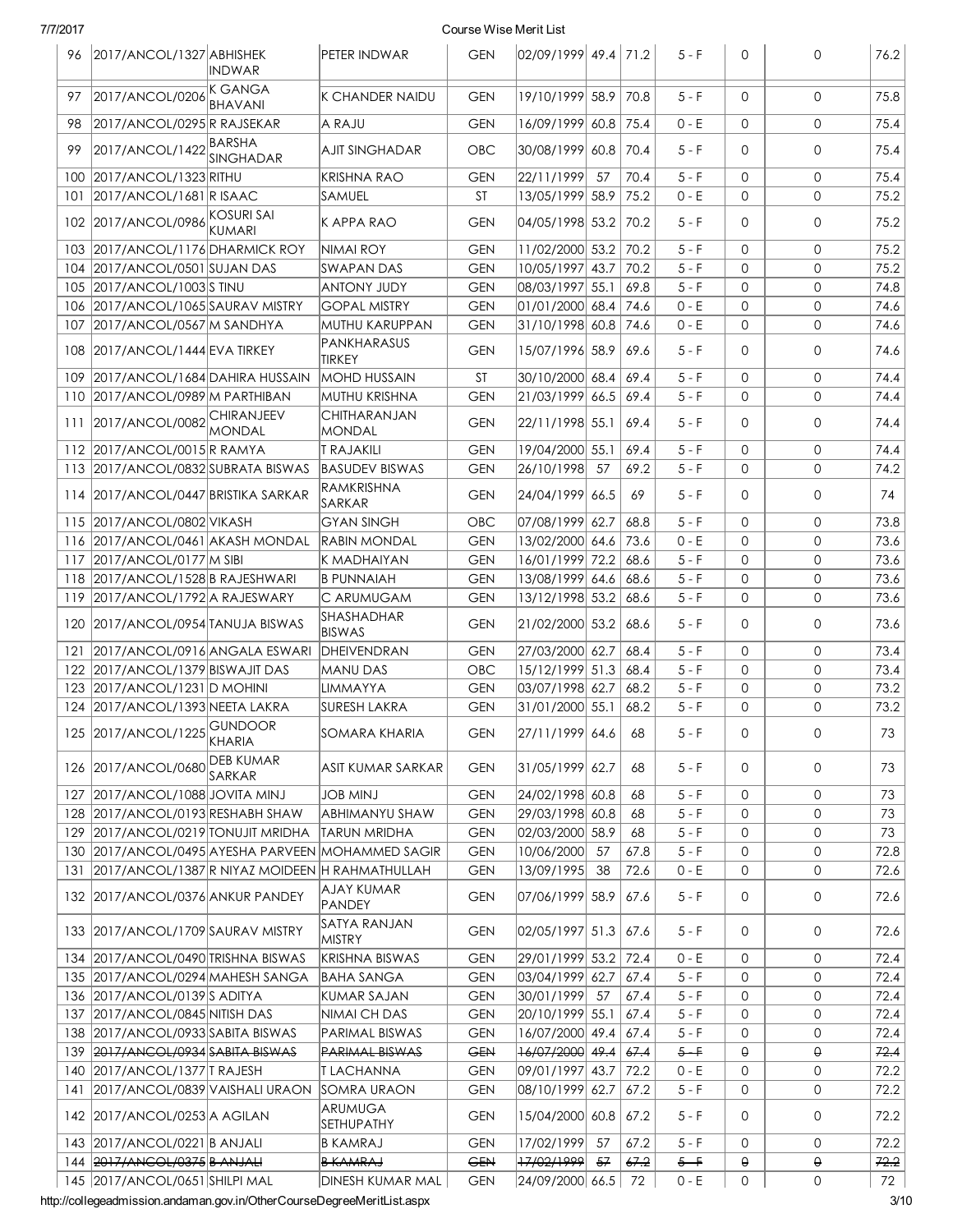|     | 146 2017/ANCOL/1537 SARITA KUMARI         |                                      | PANDU MUNDA                           | <b>GEN</b> | 29/10/1999          | 57   | 67   | $5 - F$ | $\mathbf{0}$ | 0            | 72   |
|-----|-------------------------------------------|--------------------------------------|---------------------------------------|------------|---------------------|------|------|---------|--------------|--------------|------|
| 147 | 2017/ANCOL/1340 D SHANTHI                 |                                      | D YOGESWAR RAO                        | <b>GEN</b> | 25/09/1999 58.9     |      | 66.8 | $5 - F$ | $\mathbf{0}$ | $\Omega$     | 71.8 |
| 148 | 2017/ANCOL/0976 ANUP KUMAR                | <b>GHARAMI</b>                       | <b>ARUN GHARAMI</b>                   | <b>GEN</b> | 01/09/1999 55.1     |      | 66.6 | 5 - F   | 0            | $\mathbf{O}$ | 71.6 |
| 149 | 2017/ANCOL/0585 BIPIN MINJ                |                                      | VIJAY KUMAR MINJ                      | <b>GEN</b> | 07/12/1996 45.6     |      | 66.6 | 5 - F   | $\mathbf 0$  | 0            | 71.6 |
|     | 150 2017/ANCOL/1421                       | y purushotam<br>RAO                  | Y NARAYANA                            | <b>GEN</b> | 30/03/2000  66.5    |      | 66.4 | $5-F$   | $\mathbf{0}$ | 0            | 71.4 |
| 151 | 2017/ANCOL/1296                           | SARMILA<br><b>ADHIKARY</b>           | <b>SUSHIL ADHIKARY</b>                | <b>GEN</b> | 07/11/1997          | 62.7 | 66.4 | $5 - F$ | $\mathbf{0}$ | $\mathbf{O}$ | 71.4 |
| 152 | 2017/ANCOL/1138 NABAJIT MISTRY            |                                      | <b>INDRAJIT MISTRY</b>                | <b>GEN</b> | 25/03/2000          | 57   | 66.4 | $5 - F$ | $\Omega$     | $\mathsf{O}$ | 71.4 |
|     | 153 2017/ANCOL/0872 SHANKAR DAS           |                                      | <b>LAKHAN DAS</b>                     | <b>GEN</b> | 26/02/1997          | 57   | 66.2 | $5 - F$ | $\mathbf{O}$ | $\mathsf{O}$ | 71.2 |
|     | 154 2017/ANCOL/0851                       | <b>RUPESH</b><br><b>NARAYAN</b>      | RAJ NARAYAN                           | OBC        | 20/08/1998          | -57  | 71   | $0 - E$ | $\mathbf 0$  | $\mathbf{O}$ | 71   |
|     | 155 2017/ANCOL/1586                       | <b>DIVYA AMITA</b><br><b>KONGARI</b> | <b>JOHN CLEMENT</b><br><b>KONGARI</b> | <b>GEN</b> | 26/07/2000 70.3     |      | 66   | $5 - F$ | $\Omega$     | $\mathsf{O}$ | 71   |
|     | 156 2017/ANCOL/1356 NISHA DEVI            |                                      | NARENDER BARIK                        | <b>GEN</b> | 09/02/2000 66.5     |      | 66   | $5 - F$ | $\mathbf{0}$ | $\mathsf{O}$ | 71   |
|     | 157 2017/ANCOL/0640 NISHI KINDO           |                                      | AUGUSTUS KINDO                        | <b>GEN</b> | 22/08/1999 64.6     |      | 66   | $5 - F$ | $\mathbf{0}$ | 0            | 71   |
|     | 158 2017/ANCOL/0889 SUCHITA LAKRA         |                                      | <b>ABRAHAM LAKRA</b>                  | <b>GEN</b> | 21/06/1996 60.8     |      | 66   | $5 - F$ | $\mathbf{0}$ | 0            | 71   |
|     | 159 2017/ANCOL/1287 SONALI SINGH          |                                      | <b>SARDEEP SINGH</b>                  | OBC        | 07/10/1998 51.3     |      | 66   | $5 - F$ | $\mathbf{0}$ | 0            | 71   |
|     | 160 2017/ANCOL/0767 ANKITA DAS            |                                      | <b>KRISHNA DAS</b>                    | <b>GEN</b> | 30/10/1999 53.2     |      | 70.8 | $0 - E$ | $\mathbf{0}$ | 0            | 70.8 |
| 161 | 2017/ANCOL/0081 AKANSHA SIL               |                                      | <b>ASHIM KUMAR SIL</b>                | <b>GEN</b> | 13/06/1999 58.9     |      | 65.8 | $5 - F$ | $\mathbf{0}$ | 0            | 70.8 |
| 162 | 2017/ANCOL/0438 N RAMIYA                  |                                      | HEMA SUNDER RAO                       | <b>GEN</b> | 23/06/1999          | 57   | 65.8 | $5 - F$ | $\mathbf{0}$ | 0            | 70.8 |
| 163 | 2017/ANCOL/0363 RUBIYA KHATUN             |                                      | <b>AMIR ALI GAZI</b>                  | <b>GEN</b> | 22/10/1995  51.3    |      | 65.8 | $5 - F$ | $\mathbf{0}$ | 0            | 70.8 |
| 164 | 2017/ANCOL/1223 ARVIND KULLU              |                                      | <b>GREGORI KULLU</b>                  | <b>GEN</b> | 21/07/1999 55.1     |      | 70.6 | $0 - E$ | $\mathbf{0}$ | 0            | 70.6 |
|     | 165 2017/ANCOL/1366                       | <b>PRIYATOSH</b><br><b>MONDAL</b>    | PUSHPENDU<br><b>MONDAL</b>            | <b>GEN</b> | 08/07/1998 62.7     |      | 65.6 | $5 - F$ | $\mathbf{0}$ | 0            | 70.6 |
|     | 166 2017/ANCOL/1716 V MANISHA             |                                      | V GAVA RAJU                           | <b>GEN</b> | 13/03/1998 53.2     |      | 65.6 | $5 - F$ | $\mathbf 0$  | 0            | 70.6 |
| 167 | 2017/ANCOL/1438 J NANDINI                 |                                      | <b>J GOPAL</b>                        | <b>GEN</b> | 30/03/1999          | 57   | 70.4 | $0 - E$ | $\mathbf 0$  | $\mathbf 0$  | 70.4 |
|     | 168 2017/ANCOL/0361 DIVYA TIRKEY          |                                      | <b>AJAY TIRKEY</b>                    | <b>GEN</b> | $ 01/02/1999 $ 64.6 |      | 65.4 | $5 - F$ | $\mathbf 0$  | $\mathbf 0$  | 70.4 |
| 169 | 2017/ANCOL/0285 P VISHAL                  |                                      | P PURUSHOTHAM                         | <b>GEN</b> | 19/12/1999 55.1     |      | 65.4 | $5 - F$ | $\mathbf 0$  | 0            | 70.4 |
|     | 170 2017/ANCOL/1246                       | <b>G PRASENT</b><br><b>KAVIYA</b>    | SATYA NARAYANA                        | <b>GEN</b> | 31/12/1999 49.4     |      | 65.4 | $5 - F$ | $\Omega$     | $\mathbf{O}$ | 70.4 |
| 171 | 2017/ANCOL/1580 LAXMI DAS                 |                                      | MINTU DAS                             | <b>GEN</b> | 09/02/2000 55.1     |      | 70.2 | $0 - E$ | $\mathbf{0}$ | $\mathsf{O}$ | 70.2 |
| 172 | 2017/ANCOL/0180 NAMITA DAS                |                                      | <b>NIRMAL DAS</b>                     | <b>GEN</b> | 23/01/1999 60.8     |      | 65.2 | $5 - F$ | $\mathbf{0}$ | 0            | 70.2 |
| 173 | 2017/ANCOL/0301 V TEJESVANI               |                                      | V SRINIVAS RAO                        | <b>GEN</b> | 08/11/1999 60.8     |      | 65.2 | $5 - F$ | $\mathbf{0}$ | $\mathbf{O}$ | 70.2 |
| 174 | 2017/ANCOL/0497 MOHD SOAIB MIR MUSTAQ MIR |                                      |                                       | <b>GEN</b> | 11/09/1999 81.7     |      | 65   | $5 - F$ | $\mathbf{0}$ | $\mathbf{O}$ | 70   |
| 175 | 2017/ANCOL/0059 PREMA KUMARI              |                                      | M SRINIVAS RAO                        | <b>GEN</b> | 20/07/1999          | 58.9 | 65   | $5 - F$ | $\Omega$     | $\mathbf{O}$ | 70   |
|     | 176 2017/ANCOL/0781                       | BISAKHA<br>MONDAL                    | DINABANDHU<br><b>MONDAL</b>           | <b>GEN</b> | 16/05/1999          | -57  | 65   | $5 - F$ | $\mathbf{0}$ | 0            | 70   |
| 177 | 2017/ANCOL/0717 SANDHYA MISTRY            |                                      | <b>PRODEEP MISTRY</b>                 | <b>GEN</b> | 18/11/1999 55.1     |      | 65   | $5 - F$ | $\mathbf{0}$ | $\mathbf{O}$ | 70   |
|     | 178 2017/ANCOL/1299 SUSHEELA TOPPO        |                                      | LATE EMLUS TOPPO                      | <b>GEN</b> | 04/03/2000 64.6     |      | 69.8 | $0 - E$ | 0            | 0            | 69.8 |
| 179 | 2017/ANCOL/0636                           | <b>TANUSHREE</b><br><b>MRIDHA</b>    | DINESH CH MIRDHA                      | <b>GEN</b> | 24/06/2000          | 57   | 69.8 | 0 - E   | 0            | 0            | 69.8 |
|     | 180 2017/ANCOL/0937                       | <b>VIJAY KUMAR</b><br>LAKRA          | <b>EGNESH LAKRA</b>                   | <b>GEN</b> | 09/05/2000 58.9     |      | 64.8 | $5 - F$ | $\mathbf{0}$ | 0            | 69.8 |
| 181 | 2017/ANCOL/1788 SUCHITRA BEPARI           |                                      | <b>KHOKAN BEPARI</b>                  | <b>GEN</b> | 08/02/2000 53.2     |      | 64.8 | $5 - F$ | 0            | 0            | 69.8 |
|     | 182 2017/ANCOL/1494 K SHYAM               | <b>PRASANTH</b>                      | M KANNAN                              | <b>GEN</b> | 08/01/1998 49.4     |      | 64.8 | $5 - F$ | 0            | 0            | 69.8 |
|     | 183 2017/ANCOL/1410 ALKESH KUMAR          | <b>SURIN</b>                         | <b>ALEXIUS SURIN</b>                  | <b>GEN</b> | 08/12/1999  62.7    |      | 64.6 | $5 - F$ | 0            | 0            | 69.6 |
|     | 184 2017/ANCOL/0884 ANISA KUMARI          |                                      | <b>NUNA BHAGAT</b>                    | <b>GEN</b> | 24/07/1998          | -57  | 64.6 | 5 - F   | $\mathbf 0$  | 0            | 69.6 |
|     | 185 2017/ANCOL/1055 SATAVDI HALDER        |                                      | <b>JAGADISH HALDER</b>                | <b>GEN</b> | 03/02/2000  51.3    |      | 64.6 | $5 - F$ | 0            | 0            | 69.6 |
| 186 | 2017/ANCOL/0467 NITESH DAS                |                                      | NIRAB DAS                             | <b>GEN</b> | 23/02/2000  51.3    |      | 64.6 | $5 - F$ | 0            | 0            | 69.6 |
|     | 187 2017/ANCOL/1024 TITHI HAWLADAR        |                                      | MAKHAN<br><b>HAWLADAR</b>             | <b>GEN</b> | 22/11/1999 49.4     |      | 64.6 | $5 - F$ | 0            | 0            | 69.6 |
|     | 188 2017/ANCOL/1570 MANISH MISTRY         |                                      | <b>MRINAL MISTRY</b>                  | OBC        | 27/09/2000 62.7     |      | 69.4 | $0 - E$ | $\mathbf{0}$ | 0            | 69.4 |
| 189 | 2017/ANCOL/0178 P NAGAJYOTHI              |                                      | PARMESHWAR                            | <b>GEN</b> | 16/10/1998 47.5     |      | 69.4 | $0 - E$ | 0            | 0            | 69.4 |
|     | 190 2017/ANCOL/1401                       | AKASH RITHICK<br>BARLA               | KANCHAN BARLA                         | <b>GEN</b> | 05/10/2000  70.3    |      | 64.4 | $5 - F$ | 0            | 0            | 69.4 |
| 191 | 2017/ANCOL/1220 ALKA SINGH                |                                      | <b>GYAN SINGH</b>                     | OBC        | 20/09/1999  60.8    |      | 64.4 | $5 - F$ | 0            | 0            | 69.4 |
|     | 192 2017/ANCOL/1275 MUNESHWAR             | KUMAR                                | <b>BISISUER NIKE</b>                  | <b>GEN</b> | 30/12/1998 58.9     |      | 64.4 | 5 - F   | 0            | 0            | 69.4 |
|     | 193 2017/ANCOL/0626 PEDDINIT              |                                      | P MOHANA RAO                          | <b>GEN</b> | 26/05/2000 58.9     |      | 64.4 | $5 - F$ | 0            | 0            | 69.4 |

http://collegeadmission.andaman.gov.in/OtherCourseDegreeMeritList.aspx 4/10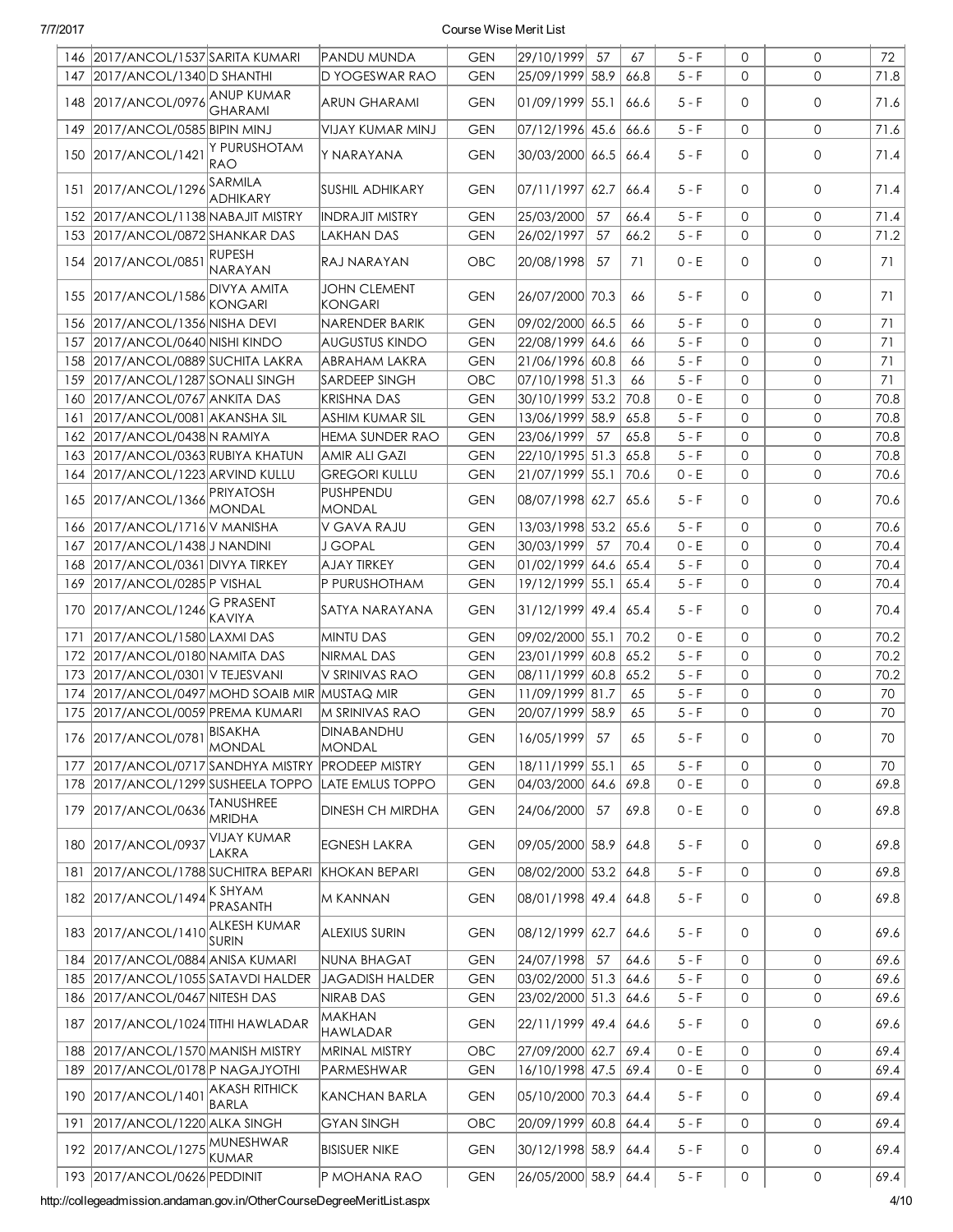|     |                                               | SUMALATHA                  |                                                 |            |                             |    |      |         |              |              |      |
|-----|-----------------------------------------------|----------------------------|-------------------------------------------------|------------|-----------------------------|----|------|---------|--------------|--------------|------|
|     | 194 2017/ANCOL/0251 S YASUVA                  |                            | SOLOMAN                                         | <b>GEN</b> | 16/04/1999 55.1             |    | 64.2 | $5 - F$ | 0            | $\mathbf{0}$ | 69.2 |
|     | 195 2017/ANCOL/0661 RAKESH ROY                |                            | <b>RAM KRISHNA ROY</b>                          | <b>GEN</b> | 07/12/1999 55.1             |    | 64.2 | $5 - F$ | $\mathbf 0$  | $\mathbf{0}$ | 69.2 |
|     | 196   2017/ANCOL/1335   TUSAR MONDAL          |                            | BASUDEV MONDAL                                  | <b>GEN</b> | 14/12/1998 51.3             |    | 64.2 | $5 - F$ | $\mathbf 0$  | $\mathbf{0}$ | 69.2 |
|     | 197 2017/ANCOL/1498 G SHYAMLI                 |                            | <b>G KRISHNA RAO</b>                            | <b>GEN</b> | 13/06/1999 51.3             |    | 64.2 | $5 - F$ | $\mathbf 0$  | $\mathsf O$  | 69.2 |
| 198 | 2017/ANCOL/0340 SURJU BAROI                   |                            | <b>SUKUMAR BAROI</b>                            | <b>GEN</b> | 13/10/1998 53.2             |    | 64   | $5 - F$ | $\mathbf 0$  | $\mathbf{0}$ | 69   |
|     | 199 2017/ANCOL/0386 B MURLI                   |                            | B HEMA SUNDAR<br>RAO                            | <b>GEN</b> | 22/05/1999 49.4             |    | 63.8 | $5-F$   | 0            | $\mathbf{0}$ | 68.8 |
| 200 | 2017/ANCOL/1720 SOMESH                        | MONDAL                     | KRISHNA MONDAL                                  | <b>GEN</b> | 16/05/1999 53.2             |    | 63.6 | $5 - F$ | $\mathbf{0}$ | 0            | 68.6 |
| 201 | 2017/ANCOL/0040 SHIEK SUBHAN                  |                            | <b>S ALAMGIR</b>                                | OBC        | 17/11/1999  49.4            |    | 63.6 | $5 - F$ | $\mathbf{0}$ | 0            | 68.6 |
|     | 202 2017/ANCOL/1523 TRISHA ROY                |                            | <b>BIPLOB ROY</b>                               | <b>GEN</b> | 12/08/1999 45.6             |    | 63.6 | $5 - F$ | $\mathbf 0$  | $\mathbf{0}$ | 68.6 |
|     | 203 2017/ANCOL/0061 S KANAKAVALLY             |                            | <b>SELVAM</b>                                   | <b>GEN</b> | 04/03/2000                  | 57 | 68.4 | $0 - E$ | $\mathbf 0$  | $\mathsf{O}$ | 68.4 |
|     | 204 2017/ANCOL/1361 LITUL BISWAS              |                            | <b>SAMAR BISWAS</b>                             | <b>GEN</b> | 26/07/1996 45.6             |    | 68.4 | $0 - E$ | $\mathbf 0$  | $\mathbf{0}$ | 68.4 |
|     | 205 2017/ANCOL/1472 RUBY                      |                            | <b>ARUL DAS</b>                                 | <b>GEN</b> | 17/12/1998 66.5             |    | 63.4 | $5 - F$ | $\mathbf 0$  | $\mathsf{O}$ | 68.4 |
|     | 206 2017/ANCOL/0995 SNEHA ANAND               |                            | ANAND KUMAR                                     | <b>GEN</b> | 07/06/2000                  | 57 | 63.4 | $5 - F$ | $\mathbf 0$  | $\mathsf{O}$ | 68.4 |
| 207 | 2017/ANCOL/0655 RADHIKA DEVI                  |                            | JAGNA NAIK                                      | <b>GEN</b> | 07/11/1996 51.3             |    | 63.4 | $5 - F$ | $\mathbf 0$  | $\mathbf{0}$ | 68.4 |
|     | 208 2017/ANCOL/0643 POOJA MONDAL              |                            | ISUDHANYA<br><b>MONDAL</b>                      | <b>GEN</b> | 14/08/1999 55.1             |    | 63.2 | $5 - F$ | $\mathbf{0}$ | $\mathbf{0}$ | 68.2 |
|     | 209 2017/ANCOL/1012 ET MOHAMMED               | <b>THAMEEM</b>             | E T SULFIKAR ALI                                | <b>GEN</b> | 14/03/1998  55.1            |    | 68   | 0 - E   | $\mathbf 0$  | $\mathsf{O}$ | 68   |
|     | 210   2017/ANCOL/1093   ANIRBAN BAWALI        |                            | AMAL KRISHNA<br><b>BAWALI</b>                   | <b>GEN</b> | 28/03/1999 62.7             |    | 63   | $5 - F$ | $\mathbf{0}$ | 0            | 68   |
| 211 | 2017/ANCOL/1761 JANSI                         |                            | VASUDEV                                         | <b>GEN</b> | 25/08/1999 55.42            |    | 63   | $5 - F$ | $\mathbf{0}$ | $\mathsf{O}$ | 68   |
|     | 212 2017/ANCOL/1624 N NANDINI                 |                            | IR NAGARAJAN                                    | <b>GEN</b> | 12/07/2000 55.1             |    | 63   | $5 - F$ | $\mathbf 0$  | $\mathbf{0}$ | 68   |
|     | 213 2017/ANCOL/1476 J SHANTI                  |                            | <b>G JIGEYA</b>                                 | <b>GEN</b> | 21/07/2000 49.4             |    | 63   | $5 - F$ | $\mathbf 0$  | 0            | 68   |
|     | 214 2017/ANCOL/1353 A PREETHA                 |                            | C ARUMUGAM                                      | <b>GEN</b> | 25/08/1999 49.4             |    | 67.8 | $0 - E$ | $\mathbf 0$  | $\mathsf{O}$ | 67.8 |
|     | 215 2017/ANCOL/0907 SAREEN                    |                            | <b>JALEEL</b>                                   | <b>GEN</b> | 06/06/1998 58.9             |    | 62.8 | $5 - F$ | $\mathbf 0$  | 0            | 67.8 |
|     | 216 2017/ANCOL/0924 NABIN DEY                 |                            | <b>ANIL DEY</b>                                 | <b>GEN</b> | 04/10/1998 51.3             |    | 62.8 | $5 - F$ | $\mathbf 0$  | $\mathsf{O}$ | 67.8 |
|     | 217 2017/ANCOL/1664 SUNIT BISWAS              |                            | SUBRATA BISWAS                                  | OBC        | 15/01/1999 64.6             |    | 67.6 | $0 - E$ | $\mathbf 0$  | $\mathsf{O}$ | 67.6 |
|     | 218 2017/ANCOL/1621 SANJIB DUTTA              |                            | <b>SATYEN DUTTA</b>                             | <b>GEN</b> | 03/11/1999 49.4             |    | 67.6 | $0 - E$ | $\mathbf 0$  | 0            | 67.6 |
|     | 219 2017/ANCOL/0433 ROHIT KUMAR               | MALL                       | MADHAB MALL                                     | <b>GEN</b> | 15/10/1999 53.2 62.6        |    |      | $5 - F$ | $\mathbf{0}$ | 0            | 67.6 |
| 220 | 2017/ANCOL/1798 ANKITA PAUL                   |                            | <b>BISWANATH PAUL</b>                           | <b>GEN</b> | 21/11/1999 51.3             |    | 62.6 | $5 - F$ | $\mathbf{0}$ | $\mathbf{0}$ | 67.6 |
| 221 | 2017/ANCOL/1479 RITESH TETE                   |                            | AJIT TETE                                       | <b>GEN</b> | 25/04/1999 72.2             |    | 67.4 | $0 - E$ | $\mathbf 0$  | $\mathbf{0}$ | 67.4 |
|     | 222 2017/ANCOL/1248 B RAJLAXMI                |                            | <b>B PAPA RAO</b>                               | <b>GEN</b> | 24/06/1997 55.1             |    | 62.2 | $5 - F$ | 0            | $\mathsf O$  | 67.2 |
|     | 223 2017/ANCOL/0485 M JHONCY                  |                            | MARTIN LUTHER                                   | <b>GEN</b> | 13/10/1999 55.1             |    | 62.2 | $5 - F$ | 0            | $\mathbf{0}$ | 67.2 |
|     | 224 2017/ANCOL/1368 B JAGADISH                |                            | <b>B KAMRAJ</b>                                 | <b>GEN</b> | 31/01/1999 53.2 62.2        |    |      | $5 - F$ | $\Omega$     | $\mathbf{0}$ | 67.2 |
| 225 | 2017/ANCOL/0102 M P HARI                      | <b>KRISHNA</b>             | S P MURTHY                                      | <b>GEN</b> | 31/10/1999 55.1             |    | 67   | $0 - E$ | 0            | 0            | 67   |
| 226 | 2017/ANCOL/0310                               | MPHARI<br><b>KRISHNA</b>   | <b>S P MURTHY</b>                               | <b>GEN</b> | 31/10/1999 55.1             |    | 67   | $0 - E$ | θ            | $\Theta$     | 67   |
|     | 227 2017/ANCOL/0227                           | NARAYAN<br><b>MAZUMDER</b> | <b>ABHIRAM</b><br>MAZUMDER                      | <b>GEN</b> | 23/08/1999 53.2             |    | 67   | $0 - E$ | 0            | $\mathsf O$  | 67   |
| 228 | 2017/ANCOL/1648 NEHA KUMARI                   |                            | <b>BHARAT SINGH</b><br>RAWAT                    | <b>GEN</b> | 09/03/1999 68.4             |    | 62   | $5 - F$ | $\mathbf{0}$ | $\mathbf{0}$ | 67   |
| 229 | 2017/ANCOL/1134 PRIYA MONDAL                  |                            | <b>PRAKASH MONDAL</b>                           | <b>GEN</b> | 20/07/2000 58.9             |    | 62   | $5 - F$ | 0            | 0            | 67   |
| 230 | 2017/ANCOL/0963 P SIVA SHANKARI               |                            | V PANDIAN                                       | <b>GEN</b> | 07/02/2000 58.9             |    | 61.8 | $5 - F$ | $\mathbf 0$  | 0            | 66.8 |
| 231 | 2017/ANCOL/0991 SANN SIYUSH                   | <b>INDWAR</b>              | <b>TARSIUS INDWAR</b>                           | <b>GEN</b> | 24/12/1998                  | 57 | 61.8 | 5 - F   | 0            | 0            | 66.8 |
| 232 |                                               |                            | 2017/ANCOL/0466 MEGHA KIRTONIA SUSANTO KIRTONIA | <b>GEN</b> | 01/11/1999                  | 57 | 61.8 | $5 - F$ | 0            | 0            | 66.8 |
| 233 | 2017/ANCOL/0373 ASHIS MAZUMDER                |                            | RABINDRA<br>MAZUMDER                            | <b>GEN</b> | 21/02/1997 49.4             |    | 61.8 | $5 - F$ | 0            | 0            | 66.8 |
|     | 234 2017/ANCOL/0951 PALANI AMMA               |                            | PALANI APPAN                                    | <b>GEN</b> | 10/09/1999 49.4             |    | 61.8 | $5 - F$ | $\mathbf 0$  | $\mathsf{O}$ | 66.8 |
| 235 | 2017/ANCOL/1445 SAAHIL SONAS                  |                            | STANELY                                         | OBC        | 03/01/1998 62.7             |    | 66.6 | $0 - E$ | $\mathbf{0}$ | $\mathsf{O}$ | 66.6 |
| 236 | 2017/ANCOL/0903 ALISHA DUNG                   | <b>DUNG</b>                | JOHN DUNG DUNG                                  | <b>GEN</b> | 12/05/1999 64.6             |    | 61.6 | $5 - F$ | 0            | 0            | 66.6 |
| 237 | 2017/ANCOL/0392 SUJOY BALA                    |                            | KALACHAND BALA                                  | <b>GEN</b> | 25/03/1999 55.1             |    | 61.6 | $5 - F$ | $\mathbf 0$  | $\mathsf{O}$ | 66.6 |
| 238 | 2017/ANCOL/0901 SANJANA BAIDYA JAGDISH BAIDYA |                            |                                                 | <b>GEN</b> | 07/04/1999 53.2             |    | 61.6 | $5 - F$ | $\mathbf 0$  | $\mathsf{O}$ | 66.6 |
| 239 | 2017/ANCOL/0660 SUKHEN BISWAS                 |                            | <b>SUDHIR BISWAS</b>                            | <b>GEN</b> | 12/06/1999 51.3             |    | 61.4 | $5 - F$ | 0            | 0            | 66.4 |
| 240 | 2017/ANCOL/1676 ANISH KUMAR                   | PAL                        | <b>DULAL PAL</b>                                | <b>GEN</b> | 29/12/1999 45.6             |    | 61.4 | $5 - F$ | 0            | 0            | 66.4 |
| 241 | 2017/ANCOL/0634 VIJAYA RAJA                   |                            | <b>G KRISHNAN</b>                               | <b>GEN</b> | $ 01/01/1999 $ 60.8 $ 61.2$ |    |      | $5 - F$ | 0            | $\mathsf{O}$ | 66.2 |

http://collegeadmission.andaman.gov.in/OtherCourseDegreeMeritList.aspx 5/10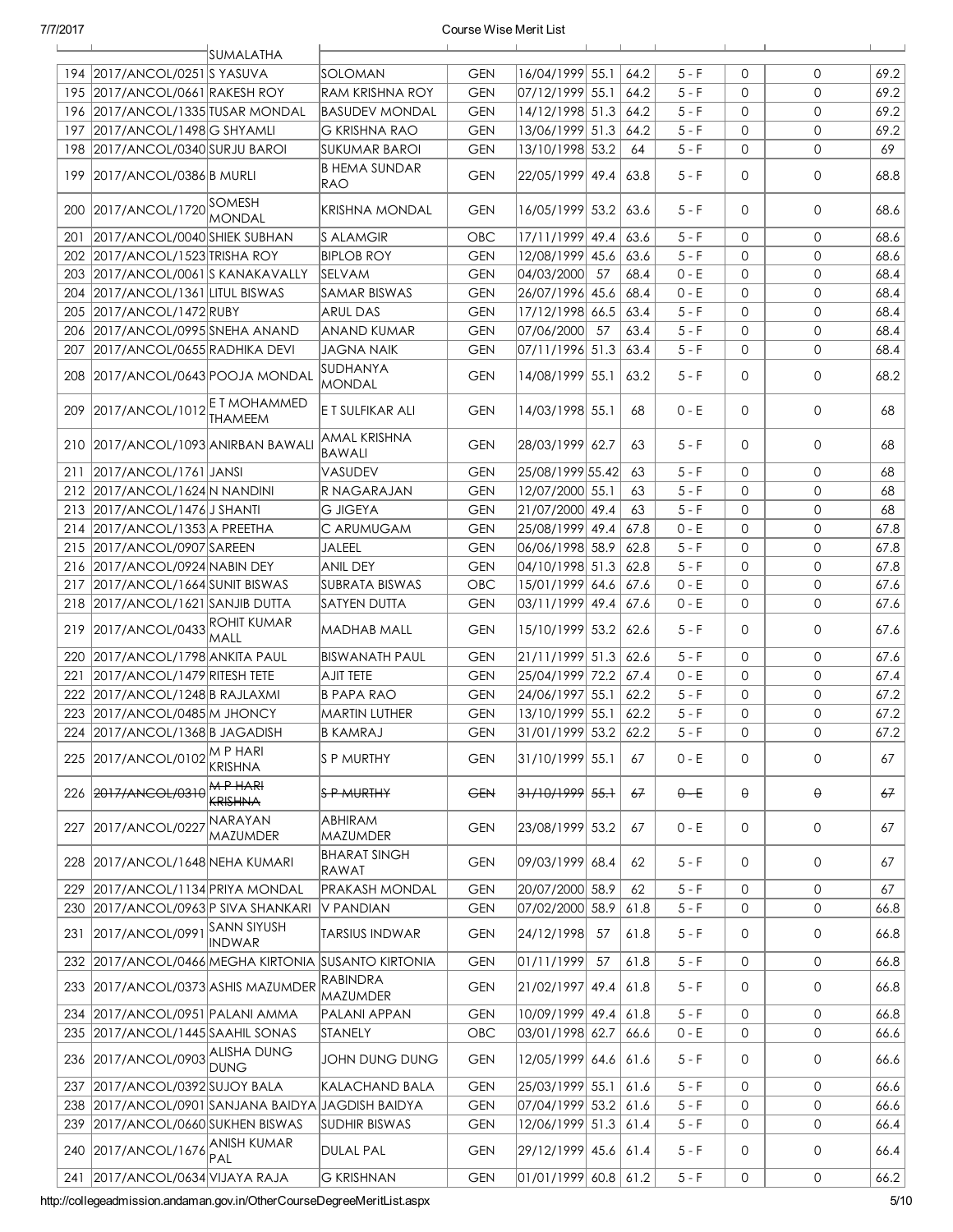|     | 242 2017/ANCOL/1191 SHARON SNEHA               |                                 | <b>CLEMENT KISPOTTA</b>             | <b>GEN</b> | $ 21/09/1996 $ 49.4 $ 61.2$ |    |      | $5 - F$ | $\Omega$     | 0            | 66.2 |
|-----|------------------------------------------------|---------------------------------|-------------------------------------|------------|-----------------------------|----|------|---------|--------------|--------------|------|
|     | 243 2017/ANCOL/1567 TJYOTHI                    |                                 | T JANAKI RAMAYYA                    |            | CGE/EXSM 12/12/1999  49.4   |    | 61.2 | $5 - F$ | 0            | $\Omega$     | 66.2 |
|     | 244 2017/ANCOL/1255 SUSMITA MADHU              |                                 | <b>BINOD MADHU</b>                  | <b>GEN</b> | 10/06/2000 70.3             |    | 66   | 0 - E   | 0            | $\mathbf{0}$ | 66   |
|     | 245 2017/ANCOL/1686 EPCEPA RANI                |                                 | <b>MOOSE</b>                        | <b>GEN</b> | 23/09/1999 55.1             |    | 61   | $5 - F$ | $\mathbf{0}$ | $\mathbf{0}$ | 66   |
|     | 246 2017/ANCOL/0112 NIRMAL MANDAL              |                                 | NITYA MANDAL                        | <b>GEN</b> | 21/09/1997 53.2             |    | 61   | $5 - F$ | $\mathbf{0}$ | $\mathbf{0}$ | 66   |
| 247 | 2017/ANCOL/1507 SUBRATA MISTRY                 |                                 | <b>BHUPAL MISTRY</b>                | OBC        | 30/12/1998 66.5             |    | 65.8 | $0 - E$ | $\mathbf{0}$ | $\mathbf{0}$ | 65.8 |
|     | 248 2017/ANCOL/0932 RITIKA DAS                 |                                 | <b>NEPAL DAS</b>                    | <b>GEN</b> | 17/09/2000 60.8             |    | 65.8 | $0 - E$ | $\mathbf{0}$ | $\mathbf{0}$ | 65.8 |
|     | 249 2017/ANCOL/0187 ABHISHEK BEPARI            |                                 | <b>INDRA KUMAR</b><br><b>BEPARI</b> | <b>GEN</b> | 21/01/2000                  | 57 | 65.8 | 0 - E   | 0            | $\mathbf{O}$ | 65.8 |
|     | 250   2017/ANCOL/1101   TANUJA SIKDAR          |                                 | SANDEEP SIKDAR                      | <b>GEN</b> | 18/02/1998 58.9             |    | 60.8 | $5 - F$ | 0            | $\mathbf 0$  | 65.8 |
| 251 | 2017/ANCOL/1453 K MAMTA                        |                                 | K NAGURU                            | <b>GEN</b> | 10/07/2000 58.9             |    | 60.8 | $5 - F$ | $\mathbf 0$  | $\mathbf{0}$ | 65.8 |
|     | 252 2017/ANCOL/1081 DORINA JANKI               |                                 | <b>CYPHAS</b>                       | <b>ST</b>  | 16/10/1998 55.1             |    | 60.8 | $5 - F$ | $\mathbf 0$  | $\mathbf{0}$ | 65.8 |
|     | 253 2017/ANCOL/0060 U HEMANTH                  |                                 | U KESHAVA RAO                       | <b>GEN</b> | 27/11/1999 55.1             |    | 60.6 | $5 - F$ | $\mathbf{0}$ | $\mathbf{0}$ | 65.6 |
|     | 254 2017/ANCOL/1556 U HEMANTH                  |                                 | U KESHAVA RAO                       | <b>GEN</b> | <del>27/11/1999</del> 55.1  |    | 60.6 | $5 - F$ | θ            | $\Theta$     | 65.6 |
|     | 255 2017/ANCOL/0850 NIHAR KUMAR                | DAS                             | NIMAI CHANDRA<br>DAS.               | <b>GEN</b> | 27/06/1998 53.2             |    | 60.6 | $5-F$   | 0            | $\mathbf{O}$ | 65.6 |
|     | 256 2017/ANCOL/0534                            | M DIVYA<br><b>DHARSHINI</b>     | K MAHENDRAN                         | <b>GEN</b> | 10/10/2000 51.3             |    | 60.6 | $5 - F$ | $\mathbf{O}$ | $\mathbf 0$  | 65.6 |
| 257 | 2017/ANCOL/0923 BHUPATHI POOJA RADHA KRISHNA   |                                 |                                     | <b>GEN</b> | 25/08/1998 68.4             |    | 60.2 | $5 - F$ | 0            | $\mathbf{0}$ | 65.2 |
|     | 258 2017/ANCOL/1239 RITHIKA LALL               |                                 | <b>DEEPAK LALL</b>                  | <b>GEN</b> | 07/11/1999  64.6            |    | 60.2 | $5 - F$ | $\mathbf{O}$ | $\Omega$     | 65.2 |
|     | 259 2017/ANCOL/0134 JAYANTO                    | <b>MONDAL</b>                   | <b>BISHU MONDAL</b>                 | <b>GEN</b> | 06/08/1997 62.7             |    | 60.2 | $5 - F$ | 0            | 0            | 65.2 |
| 260 | 2017/ANCOL/0388 N BALA KRISHNA                 |                                 | N VALLAIAH                          | <b>GEN</b> | 17/06/2000 58.9             |    | 60.2 | $5 - F$ | 0            | $\mathbf{0}$ | 65.2 |
| 261 | 2017/ANCOL/1622 N BALA KRISHNA                 |                                 | N VALLAIAH                          | <b>GEN</b> | <del>17/06/2000</del> 58.9  |    | 60.2 | $5 - F$ | θ            | $\Theta$     | 65.2 |
| 262 | 2017/ANCOL/1744 TBHAGYA LAXMI                  |                                 | <b>T PURUSHOTHAM</b>                | <b>GEN</b> | 02/03/2000 51.3             |    | 60.2 | $5 - F$ | $\mathbf{0}$ | $\mathbf{0}$ | 65.2 |
| 263 | 2017/ANCOL/0803 SANJU KACHAP                   |                                 | <b>JARI KACHAP</b>                  | <b>GEN</b> | 01/10/1998 49.4             |    | 60.2 | $5 - F$ | $\mathbf{0}$ | $\mathbf{0}$ | 65.2 |
| 264 | 2017/ANCOL/1768 KULDEEP KINDO                  |                                 | <b>KRISTOPHER KINDO</b>             | <b>GEN</b> | $ 04/09/1999 $ 49.4         |    | 60.2 | 5 - F   | $\mathbf{O}$ | $\mathbf{0}$ | 65.2 |
|     | 265 2017/ANCOL/1584 TAPASH KUMAR               | <b>HALDER</b>                   | <b>TARAK NATH</b><br>HALDER         | <b>GEN</b> | 12/12/1998 60.8             |    | 65   | 0 - E   | 0            | $\mathbf{0}$ | 65   |
|     | 266 2017/ANCOL/1534                            | <b>G KALYAN</b><br><b>KUMAR</b> | G NARAYANA                          | <b>GEN</b> | 10/04/2000 51.3             |    | 65   | $0 - E$ | 0            | $\mathbf 0$  | 65   |
|     | 267 2017/ANCOL/1646 SUJEET RAJ                 |                                 | JUGRAJ                              | OBC        | 21/05/1999 51.3             |    | 64.8 | $0 - E$ | $\mathbf{O}$ | $\mathbf{0}$ | 64.8 |
|     | 268 2017/ANCOL/1644 MILKA                      |                                 | LATE CHRISOSTOM                     | <b>ST</b>  | 02/06/2000 62.7             |    | 59.8 | $5 - F$ | $\mathbf{O}$ | $\mathbf{0}$ | 64.8 |
|     | 269   2017/ANCOL/1486   N LEELAWATHI           |                                 | N KALIDAS                           | <b>GEN</b> | 11/09/1998 60.8             |    | 59.8 | $5 - F$ | $\mathbf{O}$ | $\mathbf{0}$ | 64.8 |
| 270 | 2017/ANCOL/1699 D SAIRAM                       |                                 | D V RAMA KRISHNA                    | <b>GEN</b> | 14/08/1998                  | 57 | 59.8 | $5 - F$ | $\mathbf{O}$ | $\mathbf{0}$ | 64.8 |
| 271 | 2017/ANCOL/1508 SUSHMA                         | SANJEETA SURIN                  | <b>SUGAD SURIN</b>                  | <b>GEN</b> | 10/05/1999 55.1             |    | 59.8 | $5 - F$ | $\mathbf{O}$ | $\mathbf{0}$ | 64.8 |
|     | 272 2017/ANCOL/1126 SIMRAN                     |                                 | <b>SANT RAM</b>                     | <b>GEN</b> | 10/03/1999 49.4             |    | 59.8 | $5 - F$ | $\Omega$     | $\mathsf{O}$ | 64.8 |
|     | 273 2017/ANCOL/1405 SIBANKAR PAUL              |                                 | SHANKAR PAUL                        | GEN        | $ 02/02/2000 $ 55.1         |    | 64.6 | 0 - E   | 0            | 0            | 64.6 |
|     | 274 2017/ANCOL/0550 A SHIVANI                  |                                 | A DHAN RAJ                          | <b>GEN</b> | 11/08/1999                  | 57 | 59.6 | $5 - F$ | 0            | $\mathbf{0}$ | 64.6 |
|     | 275 2017/ANCOL/1069 RUPALI DAS                 |                                 | GANGA DAS                           | <b>GEN</b> | 21/08/1999 55.1             |    | 59.6 | $5 - F$ | 0            | 0            | 64.6 |
|     | 276 2017/ANCOL/0504 SUJAYA MONDAL BALAI MONDAL |                                 |                                     | <b>GEN</b> | 09/05/1999 57               |    | 64.4 | $0 - E$ | 0            | 0            | 64.4 |
|     | 277   2017/ANCOL/1351   R RAJESHWARI           |                                 | RAMACHANDRAN                        | <b>GEN</b> | 31/05/2000 49.4             |    | 64.4 | $0 - E$ | 0            | 0            | 64.4 |
|     | 278 2017/ANCOL/0469 B MAGESHWARI               |                                 | S P<br>BALASUBRAMANIAM              | <b>GEN</b> | 25/10/1999 58.9             |    | 59.4 | $5 - F$ | 0            | 0            | 64.4 |
| 279 | 2017/ANCOL/0131 T GOWTHAMI                     |                                 | <b>T CHIRANJEEVI</b>                | <b>GEN</b> | 22/09/1999 53.2             |    | 59.4 | 5 - F   | 0            | 0            | 64.4 |
| 280 | 2017/ANCOL/1770 PRITI KUJUR                    |                                 | LATE PASCAL KUJUR                   | OBC        | 06/08/2000 53.2             |    | 64.2 | 0 - E   | 0            | 0            | 64.2 |
| 281 | 2017/ANCOL/0167 SWAPNA                         |                                 | ADI NARAYAN                         | <b>GEN</b> | 28/08/2000 60.8             |    | 59.2 | $5 - F$ | 0            | 0            | 64.2 |
| 282 | 2017/ANCOL/1355 RUPA MONDAL                    |                                 | <b>ARUN MONDAL</b>                  | <b>GEN</b> | 05/07/1998 51.3             |    | 59.2 | $5 - F$ | 0            | 0            | 64.2 |
| 283 | 2017/ANCOL/0014 VISHANT                        |                                 | M RAJAGURU                          | <b>GEN</b> | $ 03/09/1999 $ 60.8         |    | 59   | $5 - F$ | 0            | 0            | 64   |
| 284 | 2017/ANCOL/1099 VISHANT                        |                                 | <b>M RAJAGURU</b>                   | <b>GEN</b> | 03/09/1999 60.8             |    | 59   | $5 - F$ | θ            | $\Theta$     | 64   |
| 285 | 2017/ANCOL/1332 AMRITHA BAI                    |                                 | MITTU RAM                           | <b>GEN</b> | $ 01/04/1999 $ 49.4         |    | 59   | $5 - F$ | 0            | $\mathsf{O}$ | 64   |
| 286 | 2017/ANCOL/1174 KAUSHIK BANIK                  |                                 | KALIPADA BANIK                      | <b>GEN</b> | 24/04/1999 47.5             |    | 59   | $5 - F$ | 0            | $\mathsf{O}$ | 64   |
| 287 | 2017/ANCOL/0898 ANIS KUMAR                     | <b>MAZUMDER</b>                 | <b>ASHOK MAZUMDER</b>               | <b>GEN</b> | 04/11/2000 55.1             |    | 63.8 | 0 - E   | 0            | $\mathsf{O}$ | 63.8 |
|     | 288 2017/ANCOL/0969 GOUTHAM                    | <b>MONDAL</b>                   | GOURANGO<br><b>MONDAL</b>           | <b>GEN</b> | 05/10/1999 62.7             |    | 58.8 | 5 - F   | 0            | 0            | 63.8 |
| 289 | 2017/ANCOL/1600 RAKESH KR ROY                  |                                 | <b>SUKRANJAN ROY</b>                | <b>GEN</b> | 05/01/2000 53.2             |    | 58.8 | $5 - F$ | 0            | $\mathsf{O}$ | 63.8 |
|     | 290 2017/ANCOL/0226 B MURLI                    |                                 | <b>B HEMA SUNDAR</b><br>RAO         | <b>GEN</b> | 22/05/1999 49.4             |    | 58.8 | $5 - F$ | 0            | $\mathsf{O}$ | 63.8 |
|     | 291 2017/ANCOL/1233                            | CHANDA<br><b>MONDAL</b>         | HARIDAS MONDAL                      | <b>OBC</b> | 23/07/1999 49.4             |    | 58.8 | 5 - F   | 0            | 0            | 63.8 |
|     |                                                |                                 |                                     |            |                             |    |      |         |              |              |      |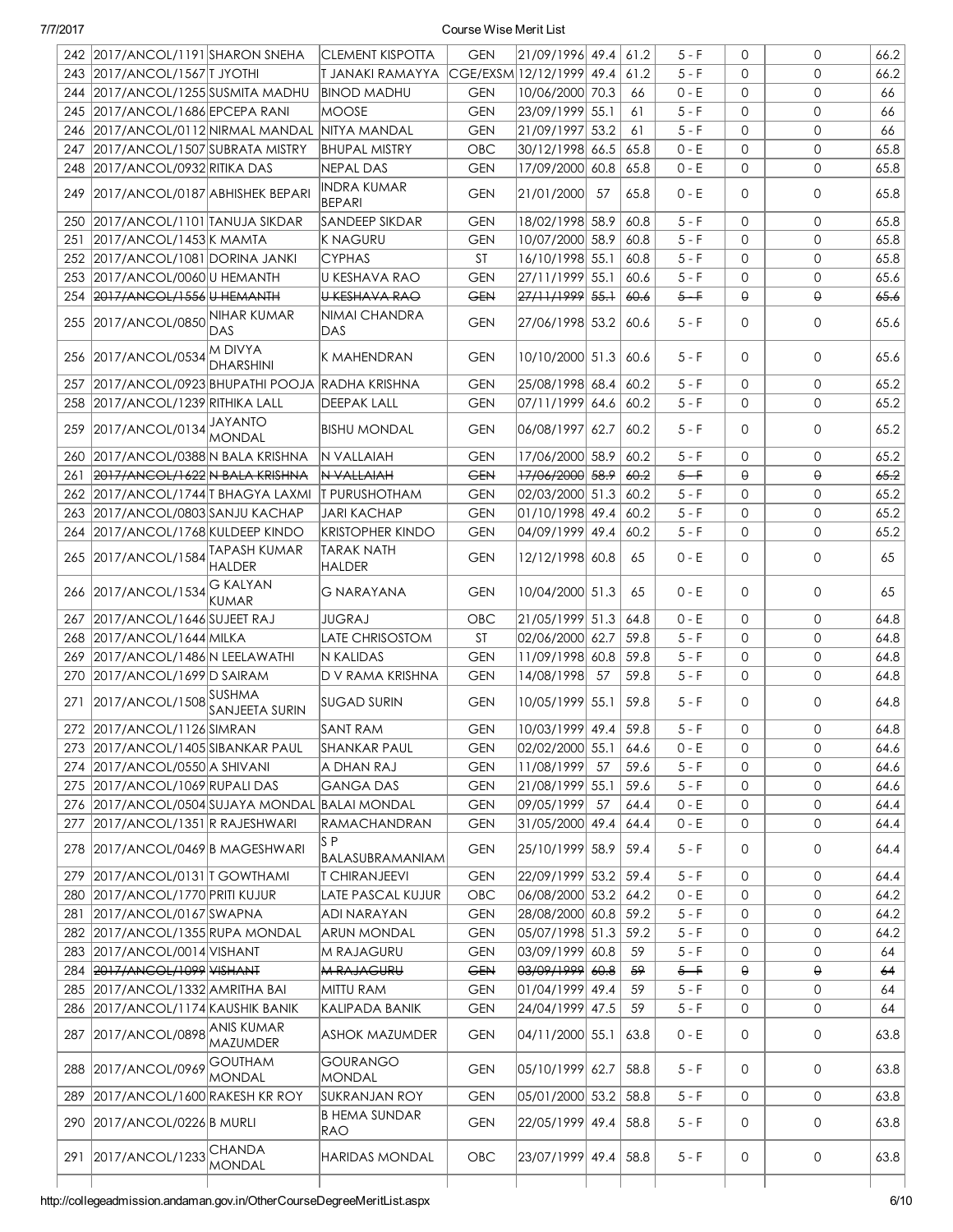| 7/7/2017 |                                            |                                  |                                      | Course Wise Merit List |                                  |                  |      |         |              |              |          |
|----------|--------------------------------------------|----------------------------------|--------------------------------------|------------------------|----------------------------------|------------------|------|---------|--------------|--------------|----------|
|          | 292 2017/ANCOL/1703 MITA DAS               |                                  | NANDA GOPAL DAS                      | <b>GEN</b>             | 08/01/2000 62.7                  |                  | 58.6 | $5 - F$ | $\mathbf 0$  | 0            | 63.6     |
| 293      | 2017/ANCOL/1384                            | M SHANMUKHA<br><b>RAO</b>        | M DESAI                              | <b>GEN</b>             | 17/04/2000                       | 57               | 58.6 | $5-F$   | 0            | $\mathbf{0}$ | 63.6     |
| 294      | 2017/ANCOL/0062 SHAWAN                     | MANDAL                           | SAMIR MANDAL                         | <b>GEN</b>             | 27/03/1999                       | 57               | 55.6 | $5 - F$ | $\Omega$     | 3            | 63.6     |
| 295      | 2017/ANCOL/0586 D YASWANI                  |                                  | NACHAN RAO                           | <b>GEN</b>             | 30/05/1999 58.9 58.51            |                  |      | $5 - F$ | $\mathbf 0$  | $\mathbf{0}$ | 63.51    |
| 296      | 2017/ANCOL/0587 D YASWANI                  |                                  | NACHAN RAO                           | <b>GEN</b>             | <del>30/05/1999</del> 58.9 58.51 |                  |      | $5 - F$ | $\theta$     | $\Theta$     | 63.51    |
| 297      | 2017/ANCOL/1708 MOHAMMED AZIZ              |                                  | MOHAMMED<br>KHALIM                   | <b>GEN</b>             | 16/10/1997 72.2                  |                  | 58.4 | $5 - F$ | $\Omega$     | $\mathbf{0}$ | 63.4     |
| 298      | 2017/ANCOL/1732 REBECCA                    |                                  | <b>MICHAEL</b>                       | <b>ST</b>              | 10/05/1995 53.2                  |                  | 58.4 | $5 - F$ | $\Omega$     | $\mathsf{O}$ | 63.4     |
| 299      | 2017/ANCOL/0557 SUPRIYA ROY                |                                  | <b>GUNADHAR ROY</b>                  | <b>GEN</b>             | 05/03/2000 53.2                  |                  | 58.4 | $5 - F$ | $\Omega$     | $\mathsf{O}$ | 63.4     |
| 300      | 2017/ANCOL/0677 BILASH MONDAL              |                                  | <b>BINOD MONDAL</b>                  | <b>GEN</b>             | 20/01/1999 60.8                  |                  | 63.2 | $0 - E$ | $\mathbf{O}$ | $\mathbf{0}$ | 63.2     |
| 301      | 2017/ANCOL/0204 G RESHMA DEVI              |                                  | K GUNASEKARAN                        | <b>GEN</b>             | 04/10/2000                       | 57               | 58.2 | $5 - F$ | $\mathbf{O}$ | $\mathbf{0}$ | 63.2     |
| 302      | 2017/ANCOL/1675                            | VISHAL KUMAR<br>RAI              | <b>KISHOR KUMAR RAI</b>              | <b>GEN</b>             | 30/10/1999 55.1                  |                  | 58.2 | $5 - F$ | $\mathbf 0$  | 0            | 63.2     |
| 303      | 2017/ANCOL/0222 P SHALINI                  |                                  | <b>R M PALANI</b>                    | <b>GEN</b>             | 12/08/1999 51.3                  |                  | 58.2 | $5-F$   | $\Omega$     | $\mathsf{O}$ | 63.2     |
| 304      | 2017/ANCOL/0985 T SHARAT KUMAR  T LOKNATH  |                                  |                                      | <b>GEN</b>             | 25/09/1999 72.2                  |                  | 63   | $0 - E$ | $\Omega$     | $\Omega$     | 63       |
| 305      | 2017/ANCOL/1280 PRIYANKA DAS               |                                  | ANIL DAS                             | OBC                    | 08/02/1997 47.5                  |                  | 63   | $0 - E$ | $\mathbf{O}$ | 0            | 63       |
| 306      | 2017/ANCOL/0413 SILPA BARWA                |                                  | ARMITH BARWA                         | <b>GEN</b>             | 20/06/1998 60.8                  |                  | 58   | $5 - F$ | $\Omega$     | 0            | 63       |
| 307      | 2017/ANCOL/1723 SUSMITA KUMARI             |                                  | <b>JAMES XESS</b>                    | OBC                    | 10/05/1999 64.6                  |                  | 62.8 | $0 - E$ | $\mathbf 0$  | $\mathbf{O}$ | 62.8     |
| 308      | 2017/ANCOL/1691 RAMESH KUJUR               |                                  | <b>SOMRA KUJUR</b>                   | <b>GEN</b>             | 19/10/1996 55.1                  |                  | 62.8 | $0 - E$ | $\mathbf 0$  | $\mathbf{O}$ | 62.8     |
| 309      | 2017/ANCOL/1800 KAMAL SINGH                |                                  | <b>ANIRODH SINGH</b>                 | <b>GEN</b>             | 11/03/1999 55.1                  |                  | 62.8 | $0 - E$ | $\mathbf 0$  | 0            | 62.8     |
| 310      | 2017/ANCOL/1082L JOY MARGRET               |                                  | LASAR                                | <b>GEN</b>             | 16/05/2000 49.4                  |                  | 62.8 | $0 - E$ | $\mathbf 0$  | 0            | 62.8     |
| 311      | 2017/ANCOL/1424 M GANESH                   |                                  | M JOGA RAO                           | <b>GEN</b>             | 31/08/1998 68.4                  |                  | 57.8 | $5 - F$ | $\Omega$     | 0            | 62.8     |
| 312      | 2017/ANCOL/0290                            | JEEVAN<br><b>TALUKDER</b>        | <b>JOTISH TALUKDER</b>               | <b>GEN</b>             | 22/01/1997                       | 57               | 57.6 | $5 - F$ | $\Omega$     | $\mathbf{O}$ | 62.6     |
| 313      | 2017/ANCOL/0158 BEULAH                     |                                  | RAVI                                 | <b>GEN</b>             | 19/09/1998 43.7                  |                  | 57.6 | $5 - F$ | $\mathbf 0$  | $\mathbf{0}$ | 62.6     |
| 314      | 2017/ANCOL/1103 SURAJ MINJ                 |                                  | <b>SANICHAR MINJ</b>                 | <b>GEN</b>             | 07/05/1998 53.2                  |                  | 62.4 | $0 - E$ | $\mathbf 0$  | 0            | 62.4     |
| 315      | 2017/ANCOL/1560                            | DHANANJOY<br><b>BALA</b>         | SUBODH BALA                          | <b>GEN</b>             | 03/12/1997 68.4                  |                  | 57.4 | $5 - F$ | 0            | 0            | 62.4     |
| 316      | 2017/ANCOL/0623                            | C H MEENA<br><b>KUMARI</b>       | C H BHIMA RAO                        | <b>GEN</b>             | 19/06/1999 45.6                  |                  | 57.4 | $5 - F$ | $\Omega$     | 0            | 62.4     |
| 317      | 2017/ANCOL/0135                            | JAYANTO<br><b>MONDAL</b>         | BISHU MONDAL                         | <b>GEN</b>             | 06/08/1997  62.7                 |                  | 57.2 | $5-F$   | $\Omega$     | $\mathbf{0}$ | 62.2     |
| 318      | 2017/ANCOL/1297 S MOHAN RAO                |                                  | IS PAPA RAO                          | <b>GEN</b>             | 29/09/1998                       | 57               | 57.2 | $5 - F$ | $\mathbf 0$  | $\mathbf{0}$ | 62.2     |
|          | 319 2017/ANCOL/1367 KIRAN KUMAR            |                                  | VALLABH RAO                          | <b>GEN</b>             | 04/09/1999 55.1                  |                  | 57.2 | $5 - F$ | $\mathbf 0$  | $\mathbf{0}$ | 62.2     |
|          | 320 2017/ANCOL/0141 KARTHIK RAJ            |                                  | A RAJENDRAN                          | <b>GEN</b>             | 03/12/1998 43.7                  |                  | 57.2 | $5 - F$ | $\Omega$     | $\mathbf{0}$ | 62.2     |
| 321      | 2017/ANCOL/1288 BARSHA HALDAR TAPAS HALDAR |                                  |                                      | <b>GEN</b>             | 17/09/1999 62.7                  |                  | 61.8 | $0 - E$ | $\mathbf 0$  | 0            | 61.8     |
| 322      | 2017/ANCOL/1653 P AFZAL AHMED              |                                  | P AHMED                              | <b>GEN</b>             | 28/03/1998 60.8                  |                  | 56.8 | $5 - F$ | $\Omega$     | $\Omega$     | 61.8     |
| 323      | 2017/ANCOL/1092 G JOHNSON                  |                                  | <b>GEORGE DAVID</b>                  | <b>GEN</b>             | 08/03/1999 58.9                  |                  | 56.8 | $5 - F$ | $\mathbf 0$  | 0            | 61.8     |
| 324      | 2017/ANCOL/0848 RESHMA EKKA                |                                  | <b>TELASPHOR EKKA</b>                | <b>GEN</b>             | 01/12/1998 55.1                  |                  | 56.8 | $5 - F$ | $\mathbf 0$  | $\mathbf{O}$ | 61.8     |
| 325      | 2017/ANCOL/1070                            | P DURGA<br><b>MAHESH</b>         | P MALAKONDIAH                        | <b>GEN</b>             | 16/01/2000 45.6                  |                  | 56.8 | $5 - F$ | 0            | 0            | 61.8     |
| 326      | 2017/ANCOL/0196                            | <b>P DURGA</b><br><b>MAHESH</b>  | P MALAKONDIAH                        | <del>GEN</del>         | 16/01/2000                       | <del>45.6</del>  | 56.8 | $5 - F$ | 0            | 0            | 61.8     |
| 327      | 2017/ANCOL/0601                            | P DURGA<br><b>MAHESH</b>         | <b>P MALAKONDIAH</b>                 | <b>GEN</b>             | 16/01/2000                       | 4 <del>5.6</del> | 56.8 | $5 - F$ | θ            | θ            | $6 + .8$ |
| 328      | 2017/ANCOL/0988 SINU MATHEW                |                                  | <b>GEORGE MATHEW</b>                 | <b>GEN</b>             | 05/03/1999                       | 57               | 56.6 | 5 - F   | 0            | 0            | 61.6     |
| 329      | 2017/ANCOL/0038 MANPREET KAUR              |                                  | DHARMENDER<br><b>SINGH</b>           | <b>GEN</b>             | 30/09/1997  55.1                 |                  | 56.4 | $5 - F$ | 0            | 0            | 61.4     |
| 330      | 2017/ANCOL/0942 SANWAR                     | <b>REHMAN</b>                    | KHALI KUL REHMAN                     | <b>GEN</b>             | 27/11/1997 49.4                  |                  | 56.4 | $5 - F$ | 0            | 0            | 61.4     |
| 331      | 2017/ANCOL/0360 ANNIE ALISHA               |                                  | <b>CRISPAS</b>                       | <b>ST</b>              | 16/10/1995                       | 57               | 56.2 | $5 - F$ | 0            | 0            | 61.2     |
| 332      | 2017/ANCOL/1169 DEVKARAN                   | SINGH                            | <b>K R SINGH</b>                     | <b>GEN</b>             | 14/04/1999                       | 57               | 56.2 | $5 - F$ | 0            | 0            | 61.2     |
| 333      | 2017/ANCOL/1104 HEMA RAJ                   |                                  | KRISHNA MOORTHY                      | <b>GEN</b>             | 10/11/1998 53.2                  |                  | 56.2 | $5 - F$ | $\mathbf 0$  | $\mathsf{O}$ | 61.2     |
| 334      | 2017/ANCOL/1777                            | SUSANKAR<br><b>BISWAS</b>        | SWAPAN KUMAR<br><b>BISWAS</b>        | OBC                    | 29/06/1999 49.4                  |                  | 56.2 | $5 - F$ | 0            | 0            | 61.2     |
| 335      | 2017/ANCOL/1775                            | <b>SUSANKAR</b><br><b>BISWAS</b> | <b>SWAPAN KUMAR</b><br><b>BISWAS</b> | $\Theta$ BC            | 29/09/1999 49.4                  |                  | 56.2 | $5 - F$ | $\Theta$     | θ            | 61.2     |
| 336      | 2017/ANCOL/1145 R BHARATHI RAJA            |                                  | IP RAVI KUMAR                        | <b>GEN</b>             | 02/08/1998 60.8                  |                  | 61   | $0 - E$ | $\mathbf 0$  | $\mathbf{0}$ | 61       |
| 337      | 2017/ANCOL/1131 NENCY SORENG               |                                  | <b>KABIANUS SORENG</b>               | <b>GEN</b>             | 06/07/2000 58.9                  |                  | 61   | $0 - E$ | 0            | 0            | 61       |
| 338      | 2017/ANCOL/1085 M SANDHIYA                 |                                  | M MALAIKAN                           | <b>GEN</b>             | 29/07/1998 55.1                  |                  | 56   | $5 - F$ | 0            | 0            | 61       |
|          |                                            |                                  |                                      |                        |                                  |                  |      |         |              |              |          |

http://collegeadmission.andaman.gov.in/OtherCourseDegreeMeritList.aspx 7/10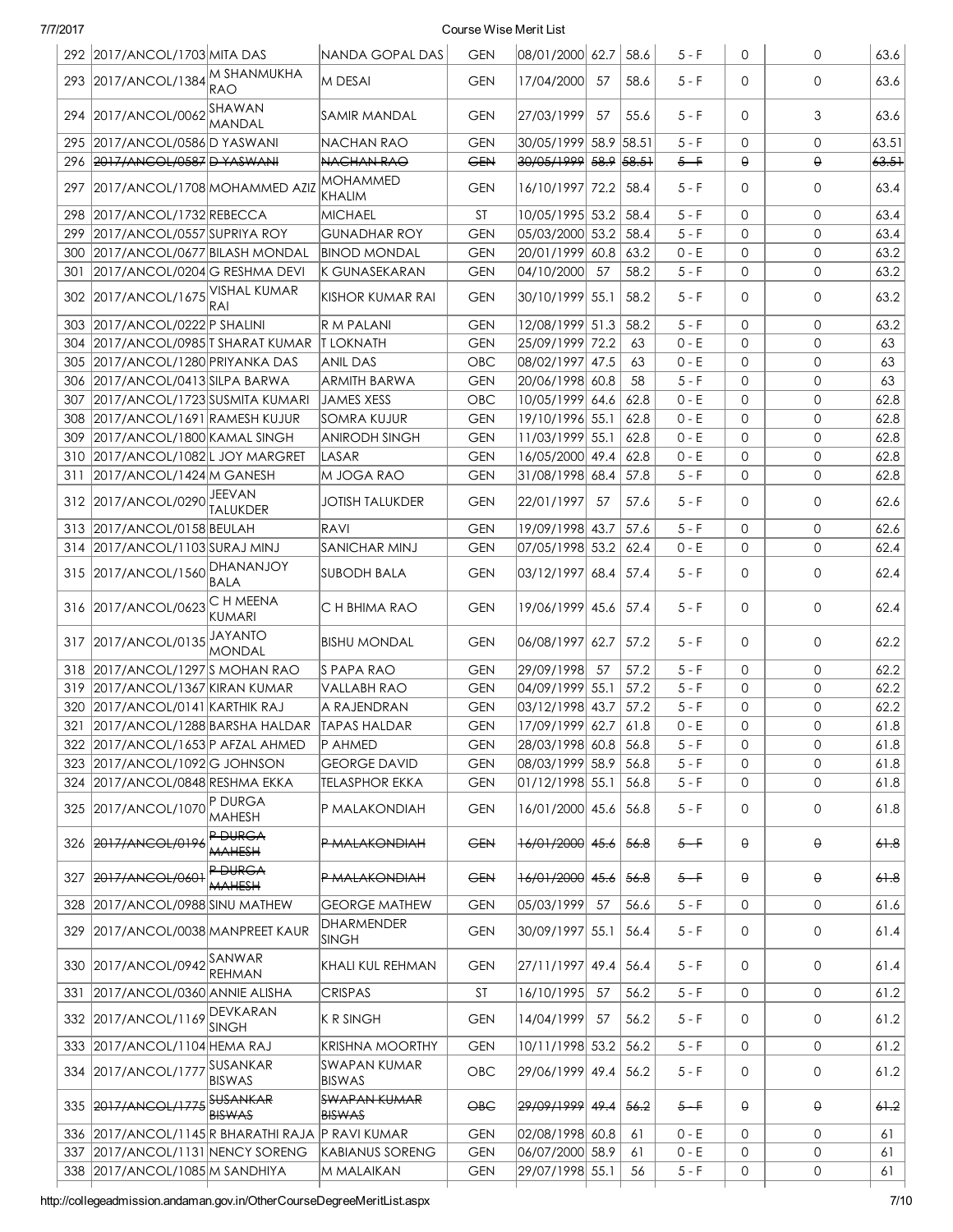|  | 7/7/201 | , |
|--|---------|---|
|  |         |   |

#### Course Wise Merit List

|      | 339 2017/ANCOL/0327 M CHANNA                   | IKESHAV            | M CHINNAIAH                                    | <b>GEN</b> | 18/03/1999 53.2       |    | -56   | $5 - F$ | 0           | 0                   | 61    |
|------|------------------------------------------------|--------------------|------------------------------------------------|------------|-----------------------|----|-------|---------|-------------|---------------------|-------|
|      | 340 2017/ANCOL/1262 SHANTI PRIYA               | <b>NAIK</b>        | <b>KAMAL NAIK</b>                              | <b>GEN</b> | 19/08/1999 62.7       |    | 55.8  | $5 - F$ | $\Omega$    | $\Omega$            | 60.8  |
| 341  | 2017/ANCOL/1725 JLAVANYA                       |                    | J RAJA RAO                                     | <b>GEN</b> | 26/10/1999 51.3       |    | 55.8  | $5 - F$ | 0           | 0                   | 60.8  |
| 342  | 2017/ANCOL/0298 MAMTA KUMARI                   | ROY                | <b>RANJIT ROY</b>                              | <b>GEN</b> | 16/11/1999 51.3       |    | 55.8  | $5 - F$ | 0           | 0                   | 60.8  |
|      | 343   2017/ANCOL/1180   FARHEEN NISHA          |                    | <b>ALI SHER</b>                                | OBC        | 20/07/1999            | 76 | 60.4  | $0 - E$ | $\mathbf 0$ | $\mathbf{0}$        | 60.4  |
| 344  | 2017/ANCOL/1729 SACHIN MONDAL                  |                    | <b>BABLU MONDAL</b>                            | <b>GEN</b> | 11/07/1997 64.6       |    | 55.4  | $5 - F$ | $\Omega$    | 0                   | 60.4  |
| 345  | 2017/ANCOL/1471 PRASHANT SAHA                  |                    | SEKHAR SAHA                                    | <b>GEN</b> | 17/11/1999 49.4       |    | 55.4  | $5 - F$ | $\mathbf 0$ | 0                   | 60.4  |
| 346. | 2017/ANCOL/1330 CHITTI BABU                    |                    | G HEMA RAO                                     | <b>GEN</b> | 29/04/1995 55.1       |    | 55.25 | $5 - F$ | $\mathbf 0$ | $\mathbf{0}$        | 60.25 |
| 347. | 2017/ANCOL/1116 K KARTHIK                      |                    | KARUPAIYA                                      | <b>GEN</b> | 16/11/1997 47.5       |    | 60.2  | 0 - E   | $\mathbf 0$ | 0                   | 60.2  |
|      | 348 2017/ANCOL/1778 SUMIT                      | <b>CHAKRABORTY</b> | MANICK<br><b>CHAKRABORTY</b>                   | <b>GEN</b> | 26/08/2000 64.6       |    | 55.2  | $5 - F$ | $\Omega$    | $\mathbf{0}$        | 60.2  |
|      | 349 2017/ANCOL/1485 RITA PAUL                  |                    | CHITTARANJAN<br>PAUL                           | <b>GEN</b> | 17/09/1998 55.1       |    | 55.2  | $5 - F$ | $\Omega$    | 0                   | 60.2  |
| 350  |                                                |                    | 2017/ANCOL/0705 B KISHORE KUMAR B VISHWANADHAM | GEN        | 25/03/1999 49.4       |    | 55.2  | $5 - F$ | $\mathbf 0$ | $\mathbf{0}$        | 60.2  |
| 351  | 2017/ANCOL/0732 TDEEPA                         |                    | R THANGARAJU                                   | <b>GEN</b> | 07/10/1998 47.5       |    | 55.2  | $5 - F$ | $\mathbf 0$ | 0                   | 60.2  |
|      | 352 2017/ANCOL/0733 T DEEPA                    |                    | R THANGARAJU                                   | <b>GEN</b> | 07/10/1998 47.5       |    | 55.2  | $5 - F$ | $\Theta$    | $\Theta$            | 60.2  |
| 353  | 2017/ANCOL/0498 RAKESH KUMAR                   | LOHRA              | <b>ASHOK KUMAR</b><br><b>LOHRA</b>             | GEN        | 12/08/1997 58.9       |    | 60    | 0 - E   | 0           | $\mathbf{0}$        | 60    |
| 354  | 2017/ANCOL/1346 SUMITA BARAIK                  |                    | JITENDRA BARAIK                                | <b>GEN</b> | 08/01/1999 53.2       |    | 60    | 0 - E   | $\mathbf 0$ | $\mathbf{0}$        | 60    |
|      | 355 2017/ANCOL/0902 ANAMIKA ROY                |                    | <b>SALIL ROY</b>                               | <b>GEN</b> | 11/03/2000 47.5       |    | 60    | $0 - E$ | $\mathbf 0$ | $\mathbf{0}$        | 60    |
|      | 356 2017/ANCOL/1443 RENUKA DHALI               |                    | SUDEB DHALI                                    | <b>OBC</b> | 30/03/1999 58.9       |    | 55    | $5 - F$ | $\mathbf 0$ | 0                   | 60    |
| 357  | 2017/ANCOL/1216 MAUSAMI                        | SARDER             | <b>GOUR SARDER</b>                             | OBC        | 27/12/1998 53.2       |    | 55    | $5 - F$ | 0           | $\mathbf{0}$        | 60    |
| 358  | 2017/ANCOL/0493 ANIMASH HALDER JAGADISH HALDER |                    |                                                | GEN        | 02/12/1997 51.3       |    | 55    | $5 - F$ | $\mathbf 0$ | 0                   | 60    |
| 359  | 2017/ANCOL/1077 STANEY                         |                    | FELIX                                          | ST         | 09/05/2000 51.3       |    | 55    | 5 - F   | 0           | $\mathbf{0}$        | 60    |
| 360  | 2017/ANCOL/1755 PRIYA BAIDYA                   |                    | SANJIT BAIDYA                                  | <b>GEN</b> | 01/03/2000 55.1       |    | 54.8  | $5 - F$ | $\mathbf 0$ | $\mathbf{0}$        | 59.8  |
| 361  | 2017/ANCOL/0943 S SHARLY                       |                    | N SIVA                                         | GEN        | 30/05/1998 51.3       |    | 59.6  | 0 - E   | $\mathbf 0$ | $\mathbf{O}$        | 59.6  |
| 362  | 2017/ANCOL/0428 B JAY LAXMI                    |                    | N BHASKARAN                                    | <b>GEN</b> | 22/04/1998 39.9       |    | 54.6  | $5 - F$ | $\mathbf 0$ | 0                   | 59.6  |
| 363. | 2017/ANCOL/0724 RAVI EKKA                      |                    | NICODIN EKKA                                   | GEN        | 02/05/1999 51.3 54.53 |    |       | $5 - F$ | $\mathbf 0$ | 0                   | 59.53 |
|      | 364   2017/ANCOL/1155  MANAV MISTRY            |                    | HARI KRISHNA<br>MISTRY                         | <b>GEN</b> | 21/08/1999  60.8      |    | 54.4  | $5 - F$ | 0           | 0                   | 59.4  |
|      | 365 2017/ANCOL/1344 NAZIA BEGUM                |                    | <b>NAUSHAD MALIK</b>                           | GEN        | 21/10/1999 60.8       |    | 54.4  | $5 - F$ | $\mathbf 0$ | 0                   | 59.4  |
|      | 366 2017/ANCOL/1337 ALWINTER                   |                    | ABLE                                           | <b>ST</b>  | 24/01/1998 55.1       |    | 54.4  | $5 - F$ | $\mathbf 0$ | $\mathbf{0}$        | 59.4  |
|      | 367   2017/ANCOL/1009   P G HONESH             |                    | V PURUSHOTHAMAN                                | GEN        | 04/10/1999 49.4       |    | 54.4  | $5 - F$ | $\mathbf 0$ | 0                   | 59.4  |
|      | 368 2017/ANCOL/1324 LYDIA                      |                    | <b>GEDION</b>                                  | <b>ST</b>  | 11/07/1998 53.2 54.2  |    |       | $5 - F$ | $\mathbf 0$ | $\Omega$            | 59.2  |
|      | 369 2017/ANCOL/0463 D KALAIVANAN               |                    | K DHARMA RAJ                                   | <b>GEN</b> | 05/01/2000 51.3       |    | 54.2  | $5 - F$ | 0           | 0                   | 59.2  |
|      | 370 2017/ANCOL/0629 ABISHEK                    |                    | P BABU                                         | <b>GEN</b> | 10/11/1999 66.5       |    | 54    | $5 - F$ | $\mathbf 0$ | $\mathsf{O}$        | 59    |
|      | 371 2017/ANCOL/1538 S DIWAKAR                  |                    | SHANMUGAM                                      | <b>GEN</b> | 12/08/1998 47.5       |    | 54    | $5 - F$ | 0           | $\mathsf{O}\xspace$ | 59    |
|      | 372 2017/ANCOL/1475 KARTHIKA                   |                    | SELVA RAJ                                      | <b>GEN</b> | 06/02/1998 45.6       |    | 54    | $5 - F$ | 0           | $\mathsf{O}$        | 59    |
|      | 373 2017/ANCOL/1193 KAUSHIK SARKAR             |                    | <b>TAPAN SARKAR</b>                            | OBC        | 12/09/1999 53.2       |    | 51    | $5 - F$ | $\mathbf 0$ | 3                   | 59    |
|      | 374 2017/ANCOL/0417 P ROJA                     |                    | P LOKHNATHAN                                   | <b>GEN</b> | 16/05/2000 62.7       |    | 58.8  | $0 - E$ | 0           | $\mathsf{O}\xspace$ | 58.8  |
|      | 375 2017/ANCOL/0927 ABHIJEET DAS               |                    | <b>JAGABANDHU DAS</b>                          | <b>GEN</b> | 04/09/1997 53.2       |    | 53.8  | $5 - F$ | 0           | $\mathsf{O}$        | 58.8  |
|      | 376 2017/ANCOL/0596 HEMALATHA                  |                    | V APPAL RAJU                                   | <b>GEN</b> | 19/11/1997 51.3       |    | 53.8  | $5 - F$ | 0           | 0                   | 58.8  |
| 377  | 2017/ANCOL/1016 P HEMAWATHI                    |                    | SAMBA MURTHY                                   | <b>GEN</b> | 17/10/1998 51.3       |    | 53.8  | $5 - F$ | 0           | 0                   | 58.8  |
|      |                                                |                    |                                                |            |                       |    |       |         |             |                     |       |
| 378  | 2017/ANCOL/0369 SANDIP DAS                     |                    | <b>SHAKTI DAS</b>                              | <b>GEN</b> | 24/05/1997 51.3       |    | 58.6  | $0 - E$ | 0           | 0                   | 58.6  |
| 379  | 2017/ANCOL/1448 DHANARAJ K                     |                    | <b>K KANNAN</b>                                | <b>GEN</b> | 06/04/1996 49.4       |    | 58.6  | $0 - E$ | 0           | 0                   | 58.6  |
| 380  | 2017/ANCOL/0695 YASEED ISHAQ                   |                    | <b>ABDUL ISHAQ</b>                             | <b>GEN</b> | 17/08/1998 49.4       |    | 58.6  | $0 - E$ | 0           | 0                   | 58.6  |
| 381  | 2017/ANCOL/0598 G RAVI KIRAN                   |                    | <b>G VENKATA RAJU</b>                          | <b>GEN</b> | 02/06/1999 60.8       |    | 53.6  | $5 - F$ | 0           | 0                   | 58.6  |
|      | 382 2017/ANCOL/0960 R SOUMYA                   |                    | S RAJENDRAN                                    | <b>GEN</b> | 06/03/1998 55.1       |    | 53.6  | $5 - F$ | 0           | 0                   | 58.6  |
|      | 383 2017/ANCOL/0818 DILIP KUMAR                | MAZUMDER           | PRAVASH<br>MAZUMDER                            | <b>GEN</b> | 20/08/1997 49.4       |    | 53.6  | $5 - F$ | 0           | $\mathsf{O}$        | 58.6  |
|      | 384 2017/ANCOL/0637 MAMITA BISWAS              |                    | LAXMAN BISWAS                                  | <b>GEN</b> | 20/07/2000            | 57 | 58.4  | $0 - E$ | 0           | $\mathsf{O}$        | 58.4  |
|      | 385 2017/ANCOL/0056 SELVA KUMAR                |                    | SHIV KUMAR                                     | GEN        | 12/12/1998 51.3       |    | 58.4  | $0 - E$ | $\mathbf 0$ | 0                   | 58.4  |
|      | 386   2017/ANCOL/0981   NIKEETA MAITY          |                    | <b>TAPAN KUMAR</b><br><b>MAITY</b>             | <b>GEN</b> | 20/08/1998 51.3       |    | 56.4  | $2 - S$ | 0           | 0                   | 58.4  |
| 387  | 2017/ANCOL/1371 ALEX KERKETTA                  |                    | <b>VICTOR KERKATTA</b>                         | <b>GEN</b> | 05/12/1999            | 57 | 53.4  | $5 - F$ | 0           | 0                   | 58.4  |
| 388  | 2017/ANCOL/1162 HRITHIK HUSSAIN                |                    | <b>SHAK MUSSIDH</b>                            | <b>GEN</b> | 29/06/2000 49.4       |    | 53.4  | $5 - F$ | 0           | 0                   | 58.4  |
| 389  | 2017/ANCOL/1610C H SANGEETA                    |                    | C H SUBBA RAO                                  | <b>GEN</b> | 25/02/1998            | 57 | 53.2  | $5 - F$ | 0           | 0                   | 58.2  |
|      | 390 2017/ANCOL/1298 U INDU                     |                    | U KESHAV RAO                                   | <b>GEN</b> | 15/03/2000 66.5       |    | 58    | $0 - E$ | 0           | 0                   | 58    |
|      |                                                |                    |                                                |            |                       |    |       |         |             |                     |       |

http://collegeadmission.andaman.gov.in/OtherCourseDegreeMeritList.aspx 8/10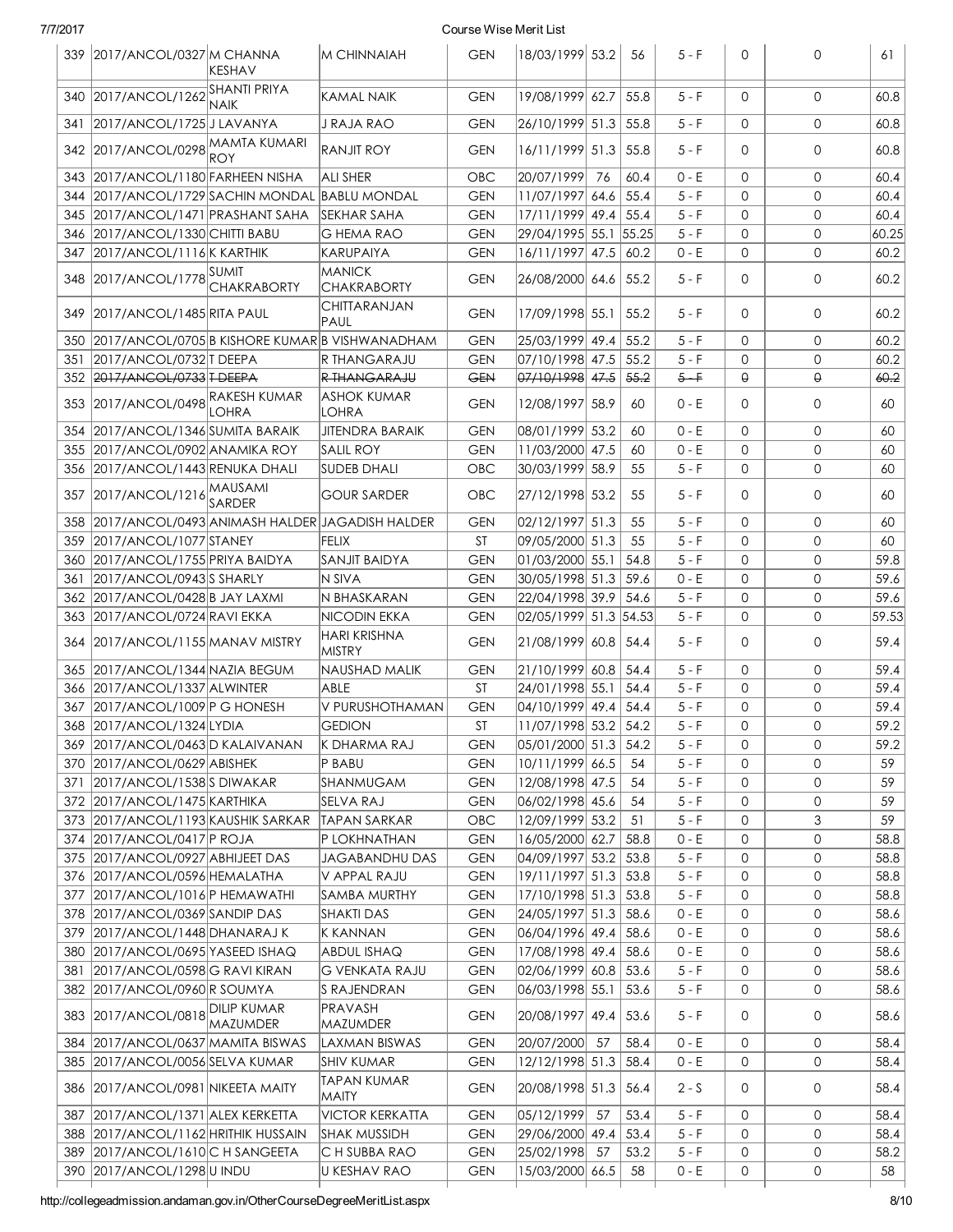| 58<br>392 2017/ANCOL/1710 GABRIEL<br><b>ST</b><br>25/12/1995 58.9<br>53<br>$5-F$<br>$\mathbf 0$<br>0<br>IEMMANUEL<br>$\Omega$<br>0<br>57.8<br>393 2017/ANCOL/0842 FAIZAN AHMED<br>SHAKEEL AHMED<br><b>GEN</b><br>$ 06/10/1997 $ 47.5<br>57.8<br>$0 - E$<br>SUKHARANJAN<br>394 2017/ANCOL/0402 SUSHANTA<br>57.8<br>22/11/1997 60.8<br>$5-F$<br>$\Omega$<br>0<br><b>GEN</b><br>52.8<br><b>MONDAL</b><br><b>MONDAL</b><br><b>B SOMESHWAR</b><br>395 2017/ANCOL/0146<br>02/12/1997 47.5<br>$\mathbf 0$<br>57.8<br><b>B VISWANATHAN</b><br><b>GEN</b><br>52.8<br>$5 - F$<br>$\Omega$<br>RAO<br>57.6<br>04/01/1999 49.4<br>52.6<br>$5 - F$<br>$\Omega$<br>0<br>396<br> 2017/ANCOL/0731 AMRITHA BAI<br>MITTU RAM<br>GEN<br><b>GEN</b><br>52.6<br>$5 - F$<br>0<br>57.6<br>397<br>2017/ANCOL/1714 VINITH BABU<br>IC BABU<br>03/03/1999 49.4<br>$\Omega$<br>52.6<br>$5 - F$<br>$\mathbf 0$<br>57.6<br>398   2017/ANCOL/1531   MAHIMA ROY<br><b>GOVINDA ROY</b><br>OBC<br> 20/05/1999  49.4<br>$\Omega$<br>2017/ANCOL/0595 JYOTASHANA<br>$5 - F$<br>$\mathbf 0$<br>57.6<br>399<br>IRAVI KESH CHAND<br>GEN<br> 25/11/1999  47.5<br>52.6<br>$\Omega$<br>$\mathbf 0$<br>57<br>2017/ANCOL/0276D YASHIKA<br>IC DURAI RAJ<br><b>GEN</b><br>10/03/1999 49.4<br>57<br>$0 - E$<br>0<br>400<br><b>G SATYA</b><br>2017/ANCOL/0477 G BABU<br>29/03/1997 45.6<br>0<br>57<br><b>GEN</b><br>57<br>$0 - E$<br>$\Omega$<br>401<br>NARAYANA<br>$\mathsf{O}$<br>402 2017/ANCOL/1592 ROHIT KUMAR<br>23/03/2000 58.9<br>56.8<br>$0 - E$<br>$\mathbf 0$<br>56.8<br>IK LAXMAN RAO<br><b>GEN</b><br>56.8<br>2017/ANCOL/0838 ANITHA KIRO<br>08/04/1999<br>51.8<br>$5 - F$<br>$\mathbf 0$<br>0<br>403<br>WILLIAM KIRO<br><b>GEN</b><br>57<br><b>ANKITH PHILIP</b><br>2017/ANCOL/1416<br>56.8<br>404<br><b>CLEMENT LAKRA</b><br>07/11/1999 45.6<br>$\Omega$<br>0<br><b>GEN</b><br>51.8<br>$5 - F$<br>LAKRA<br>$5 - F$<br>0<br>56.6<br>405<br>2017/ANCOL/1317 H HARI PRAKASH<br>A HARIDAS<br><b>GEN</b><br>27/11/1999 64.6<br>51.6<br>$\mathbf 0$<br>56.2<br>2017/ANCOL/1178R UDAYA KUMAR<br>56.2<br>$0 - E$<br>$\Omega$<br>0<br><b>IR TEJESWAR RAO</b><br><b>GEN</b><br>22/02/1999 51.3<br>406<br>2017/ANCOL/0349 D ANTONY<br>56.2<br>407<br>15/08/1998 47.5<br>DOMINIC<br><b>GEN</b><br>56.2<br>$0 - E$<br>$\Omega$<br>0<br><b>JHONTY RHODES</b><br>56.2<br>2017/ANCOL/0245 PRATIBHA V<br>11/09/1997 45.6<br>56.2<br>$\mathbf 0$<br>0<br>408<br><b>PAITER V</b><br>GEN<br>$0 - E$<br>2017/ANCOL/0473 SHALINI MALI<br>15/09/1997<br>51.2<br>$5 - F$<br>$\Omega$<br>0<br>56.2<br>409<br> KARTICK CH MALI<br><b>GEN</b><br>64<br><b>MRITUNJOY</b><br>410 2017/ANCOL/1240 MIRDULA<br>56.2<br>04/06/1999 49.4<br>OBC<br>51.2<br>$5-F$<br>$\Omega$<br>0<br>MAZUMDER<br><b>MAZUMDER</b><br>56<br>30/06/1998<br>57<br>56<br>$\mathbf 0$<br>0<br>2017/ANCOL/0562 AJIT KUMAR<br>M ABBAS<br>GEN<br>$0 - E$<br>411<br>412 2017/ANCOL/1473 SUJIT DAS<br>23/09/1998 53.2<br>55.8<br>$0 - E$<br>$\Omega$<br>0<br>55.8<br>NIMAI DAS<br>GEN<br>0<br>55.6<br>2017/ANCOL/1234 ANKUSH LAKRA<br><b>GEN</b><br>20/03/1996 47.5<br>55.6<br>$0 - E$<br>0<br>413<br>BIRSA LAKRA<br>$0 - E$<br>0<br>55.4<br><b>GEN</b><br>15/07/1998<br>57<br>55.4<br>$\mathbf 0$<br>2017/ANCOL/1544 AMIT TETE<br>KARLUS TETE<br>414<br>$5 - F$<br>2017/ANCOL/1007 G LINGA RAJ<br>17/04/1999 58.9<br>50.4<br>$\Omega$<br>$\mathbf{O}$<br>55.4<br>415<br>IG KRISHNA RAO<br>GEN<br>02/07/2000 47.5<br>$5 - F$<br>$\mathbf 0$<br>$\mathbf{O}$<br>55.4<br>2017/ANCOL/0694 P AMMU<br><b>P PALANICHAMY</b><br><b>GEN</b><br>50.4<br>416<br>55.2<br>2017/ANCOL/0882 SUPARNA BAR<br>$\mathbf 0$<br>$\mathbf{O}$<br>417<br>GOBINDA BAR<br>GEN<br>19/08/1997 51.3<br>53.2<br>$2 - S$<br>SAMAR CHANDRA<br>55.2<br>418 2017/ANCOL/0415 SUMAN DAS<br>OBC<br>04/11/1998 51.3<br>$\mathbf 0$<br>0<br>50.2<br>$5-F$<br><b>DAS</b><br>SHANICHARWA<br><b>JAGARNATH</b><br>419 2017/ANCOL/1541<br>$\mathbf 0$<br>55<br><b>GEN</b><br>26/06/1998 60.8<br>50<br>$5-F$<br>0<br><b>MUNDA</b><br><b>MUNDA</b><br>55<br>23/04/2000 58.9<br>$5 - F$<br>420   2017/ANCOL/1585   P BHASKAR RAO<br>P YARREYYA<br><b>GEN</b><br>50<br>$\Omega$<br>0<br>$5 - F$<br>14/03/2000 49.4<br>0<br>0<br>55<br>421 2017/ANCOL/0804 PRIYA MONDAL<br>PIKU RAY MONDAL<br><b>GEN</b><br>50<br>422 2017/ANCOL/0967 PRIYA BAIDYA<br> 01/03/2000 55.1<br>$0 - E$<br>0<br>54.8<br><b>SANJIT BAIDYA</b><br><b>GEN</b><br>54.8<br>$\mathbf 0$<br><b>G TARAKESWAR</b><br>423 2017/ANCOL/1062 G ARUN<br><b>GEN</b><br>19/03/2000 47.5 54.6<br>$0 - E$<br>0<br>54.6<br>0<br>RAO<br>424 2017/ANCOL/1390<br>LATE K PEDDI RAJU<br>24/12/1998 47.5 53.4<br>$0 - E$<br>0<br>0<br>53.4<br><b>GEN</b><br>LAXMINARAYANA<br>DIPAK KUMAR<br>53.2<br>425 2017/ANCOL/0831 PARTHO HALDER<br><b>GEN</b><br> 53.2 <br>$0 - E$<br>$\mathbf 0$<br>0<br>22/03/2000 55.1<br><b>HALDER</b><br>ST<br>$ 05/08/1999 $ 45.6 $ 53.2$<br>$0 - E$<br>426 2017/ANCOL/0704 VITUS<br><b>AMIEL</b><br>$\mathbf 0$<br>0<br>53.2<br>2017/ANCOL/0910 R ANAND RAJ<br>$0 - E$<br>0<br>RAJENDRAN<br><b>GEN</b><br> 01/10/1996 41.8<br>53<br>0<br>53<br>427<br>O LUKUMANUL<br>428 2017/ANCOL/0110<br>12/02/1998<br>0<br>52.8<br>O MUHAMMED<br><b>GEN</b><br>57<br>52.8<br>0 - E<br>0<br><b>HAQUEEM</b><br>2017/ANCOL/0715 RAJESH KUMAR<br><b>RANJEET ROY</b><br>$0 - E$<br>$\mathbf 0$<br>0<br>52.8<br>429<br><b>GEN</b><br>16/04/1999  45.6   52.8<br><b>ROY</b><br>430 2017/ANCOL/1121 D NARESH<br><b>GEN</b><br>15/10/1996<br>50.8<br>$2 - S$<br>0<br>0<br>52.8<br>D KESAVA RAO<br>57<br><b>RANJIT BECK</b><br>2017/ANCOL/1752 SHILPA BECK<br><b>GEN</b><br>06/06/1995 66.5<br> 52.6<br>$0 - E$<br>0<br>0<br>52.6<br>431<br><b>RAJESH PRASAD</b><br>432 2017/ANCOL/1649 ANOSE TIRKEY<br>0<br>52<br><b>GEN</b><br>02/02/1998 43.7<br>52<br>0 - E<br>0<br><b>TIRKEY</b><br>29/12/1998 47.5 51.6<br>$0 - E$<br>$\mathbf{O}$<br>0<br>433 2017/ANCOL/1617 C H SUSHMA LILY<br>C H UDAY KUMAR<br>51.6<br><b>GEN</b><br>434 2017/ANCOL/0593 KRISHNA MUNDA<br><b>GEN</b><br>27/03/1998 41.8 51.4<br>$0 - E$<br>$\mathbf 0$<br>0<br>51.4<br>BONA MUNDA<br>435 2017/ANCOL/1256 K DURGA<br>0<br>RAMANA<br><b>GEN</b><br>28/11/1997 45.6<br>51<br>0 - E<br>0<br>51<br>PRASAD<br>436 2017/ANCOL/0329 SUJIT MISTRY<br>26/08/2000 53.2<br> 50.2<br>$0 - E$<br>$\mathbf 0$<br>0<br><b>SACHIN MISTRY</b><br><b>GEN</b><br>50.2<br>437 2017/ANCOL/0713 B THIRUMURTHULU B RAMANA<br>$0 - E$<br>$\mathbf 0$<br>$\mathsf{O}$<br>50<br><b>GEN</b><br>28/07/1993 41.8<br>50 | 391 2017/ANCOL/1408 G SHWETA RAO | <b>IG MADHAV RAO</b> | GEN | 02/01/2000 60.8 | 58 | $0 - E$ | $\Omega$ | 0 | 58 |
|------------------------------------------------------------------------------------------------------------------------------------------------------------------------------------------------------------------------------------------------------------------------------------------------------------------------------------------------------------------------------------------------------------------------------------------------------------------------------------------------------------------------------------------------------------------------------------------------------------------------------------------------------------------------------------------------------------------------------------------------------------------------------------------------------------------------------------------------------------------------------------------------------------------------------------------------------------------------------------------------------------------------------------------------------------------------------------------------------------------------------------------------------------------------------------------------------------------------------------------------------------------------------------------------------------------------------------------------------------------------------------------------------------------------------------------------------------------------------------------------------------------------------------------------------------------------------------------------------------------------------------------------------------------------------------------------------------------------------------------------------------------------------------------------------------------------------------------------------------------------------------------------------------------------------------------------------------------------------------------------------------------------------------------------------------------------------------------------------------------------------------------------------------------------------------------------------------------------------------------------------------------------------------------------------------------------------------------------------------------------------------------------------------------------------------------------------------------------------------------------------------------------------------------------------------------------------------------------------------------------------------------------------------------------------------------------------------------------------------------------------------------------------------------------------------------------------------------------------------------------------------------------------------------------------------------------------------------------------------------------------------------------------------------------------------------------------------------------------------------------------------------------------------------------------------------------------------------------------------------------------------------------------------------------------------------------------------------------------------------------------------------------------------------------------------------------------------------------------------------------------------------------------------------------------------------------------------------------------------------------------------------------------------------------------------------------------------------------------------------------------------------------------------------------------------------------------------------------------------------------------------------------------------------------------------------------------------------------------------------------------------------------------------------------------------------------------------------------------------------------------------------------------------------------------------------------------------------------------------------------------------------------------------------------------------------------------------------------------------------------------------------------------------------------------------------------------------------------------------------------------------------------------------------------------------------------------------------------------------------------------------------------------------------------------------------------------------------------------------------------------------------------------------------------------------------------------------------------------------------------------------------------------------------------------------------------------------------------------------------------------------------------------------------------------------------------------------------------------------------------------------------------------------------------------------------------------------------------------------------------------------------------------------------------------------------------------------------------------------------------------------------------------------------------------------------------------------------------------------------------------------------------------------------------------------------------------------------------------------------------------------------------------------------------------------------------------------------------------------------------------------------------------------------------------------------------------------------------------------------------------------------------------------------------------------------------------------------------------------------------------------------------------------------------------------------------------------------------------------------------------------------------------------------------------------------------------------------------------------------------------------------------------------------------------------------------------------------------------------------------------------------------------------------------------------------------------------------------------|----------------------------------|----------------------|-----|-----------------|----|---------|----------|---|----|
|                                                                                                                                                                                                                                                                                                                                                                                                                                                                                                                                                                                                                                                                                                                                                                                                                                                                                                                                                                                                                                                                                                                                                                                                                                                                                                                                                                                                                                                                                                                                                                                                                                                                                                                                                                                                                                                                                                                                                                                                                                                                                                                                                                                                                                                                                                                                                                                                                                                                                                                                                                                                                                                                                                                                                                                                                                                                                                                                                                                                                                                                                                                                                                                                                                                                                                                                                                                                                                                                                                                                                                                                                                                                                                                                                                                                                                                                                                                                                                                                                                                                                                                                                                                                                                                                                                                                                                                                                                                                                                                                                                                                                                                                                                                                                                                                                                                                                                                                                                                                                                                                                                                                                                                                                                                                                                                                                                                                                                                                                                                                                                                                                                                                                                                                                                                                                                                                                                                                                                                                                                                                                                                                                                                                                                                                                                                                                                                                                                                                              |                                  |                      |     |                 |    |         |          |   |    |
|                                                                                                                                                                                                                                                                                                                                                                                                                                                                                                                                                                                                                                                                                                                                                                                                                                                                                                                                                                                                                                                                                                                                                                                                                                                                                                                                                                                                                                                                                                                                                                                                                                                                                                                                                                                                                                                                                                                                                                                                                                                                                                                                                                                                                                                                                                                                                                                                                                                                                                                                                                                                                                                                                                                                                                                                                                                                                                                                                                                                                                                                                                                                                                                                                                                                                                                                                                                                                                                                                                                                                                                                                                                                                                                                                                                                                                                                                                                                                                                                                                                                                                                                                                                                                                                                                                                                                                                                                                                                                                                                                                                                                                                                                                                                                                                                                                                                                                                                                                                                                                                                                                                                                                                                                                                                                                                                                                                                                                                                                                                                                                                                                                                                                                                                                                                                                                                                                                                                                                                                                                                                                                                                                                                                                                                                                                                                                                                                                                                                              |                                  |                      |     |                 |    |         |          |   |    |
|                                                                                                                                                                                                                                                                                                                                                                                                                                                                                                                                                                                                                                                                                                                                                                                                                                                                                                                                                                                                                                                                                                                                                                                                                                                                                                                                                                                                                                                                                                                                                                                                                                                                                                                                                                                                                                                                                                                                                                                                                                                                                                                                                                                                                                                                                                                                                                                                                                                                                                                                                                                                                                                                                                                                                                                                                                                                                                                                                                                                                                                                                                                                                                                                                                                                                                                                                                                                                                                                                                                                                                                                                                                                                                                                                                                                                                                                                                                                                                                                                                                                                                                                                                                                                                                                                                                                                                                                                                                                                                                                                                                                                                                                                                                                                                                                                                                                                                                                                                                                                                                                                                                                                                                                                                                                                                                                                                                                                                                                                                                                                                                                                                                                                                                                                                                                                                                                                                                                                                                                                                                                                                                                                                                                                                                                                                                                                                                                                                                                              |                                  |                      |     |                 |    |         |          |   |    |
|                                                                                                                                                                                                                                                                                                                                                                                                                                                                                                                                                                                                                                                                                                                                                                                                                                                                                                                                                                                                                                                                                                                                                                                                                                                                                                                                                                                                                                                                                                                                                                                                                                                                                                                                                                                                                                                                                                                                                                                                                                                                                                                                                                                                                                                                                                                                                                                                                                                                                                                                                                                                                                                                                                                                                                                                                                                                                                                                                                                                                                                                                                                                                                                                                                                                                                                                                                                                                                                                                                                                                                                                                                                                                                                                                                                                                                                                                                                                                                                                                                                                                                                                                                                                                                                                                                                                                                                                                                                                                                                                                                                                                                                                                                                                                                                                                                                                                                                                                                                                                                                                                                                                                                                                                                                                                                                                                                                                                                                                                                                                                                                                                                                                                                                                                                                                                                                                                                                                                                                                                                                                                                                                                                                                                                                                                                                                                                                                                                                                              |                                  |                      |     |                 |    |         |          |   |    |
|                                                                                                                                                                                                                                                                                                                                                                                                                                                                                                                                                                                                                                                                                                                                                                                                                                                                                                                                                                                                                                                                                                                                                                                                                                                                                                                                                                                                                                                                                                                                                                                                                                                                                                                                                                                                                                                                                                                                                                                                                                                                                                                                                                                                                                                                                                                                                                                                                                                                                                                                                                                                                                                                                                                                                                                                                                                                                                                                                                                                                                                                                                                                                                                                                                                                                                                                                                                                                                                                                                                                                                                                                                                                                                                                                                                                                                                                                                                                                                                                                                                                                                                                                                                                                                                                                                                                                                                                                                                                                                                                                                                                                                                                                                                                                                                                                                                                                                                                                                                                                                                                                                                                                                                                                                                                                                                                                                                                                                                                                                                                                                                                                                                                                                                                                                                                                                                                                                                                                                                                                                                                                                                                                                                                                                                                                                                                                                                                                                                                              |                                  |                      |     |                 |    |         |          |   |    |
|                                                                                                                                                                                                                                                                                                                                                                                                                                                                                                                                                                                                                                                                                                                                                                                                                                                                                                                                                                                                                                                                                                                                                                                                                                                                                                                                                                                                                                                                                                                                                                                                                                                                                                                                                                                                                                                                                                                                                                                                                                                                                                                                                                                                                                                                                                                                                                                                                                                                                                                                                                                                                                                                                                                                                                                                                                                                                                                                                                                                                                                                                                                                                                                                                                                                                                                                                                                                                                                                                                                                                                                                                                                                                                                                                                                                                                                                                                                                                                                                                                                                                                                                                                                                                                                                                                                                                                                                                                                                                                                                                                                                                                                                                                                                                                                                                                                                                                                                                                                                                                                                                                                                                                                                                                                                                                                                                                                                                                                                                                                                                                                                                                                                                                                                                                                                                                                                                                                                                                                                                                                                                                                                                                                                                                                                                                                                                                                                                                                                              |                                  |                      |     |                 |    |         |          |   |    |
|                                                                                                                                                                                                                                                                                                                                                                                                                                                                                                                                                                                                                                                                                                                                                                                                                                                                                                                                                                                                                                                                                                                                                                                                                                                                                                                                                                                                                                                                                                                                                                                                                                                                                                                                                                                                                                                                                                                                                                                                                                                                                                                                                                                                                                                                                                                                                                                                                                                                                                                                                                                                                                                                                                                                                                                                                                                                                                                                                                                                                                                                                                                                                                                                                                                                                                                                                                                                                                                                                                                                                                                                                                                                                                                                                                                                                                                                                                                                                                                                                                                                                                                                                                                                                                                                                                                                                                                                                                                                                                                                                                                                                                                                                                                                                                                                                                                                                                                                                                                                                                                                                                                                                                                                                                                                                                                                                                                                                                                                                                                                                                                                                                                                                                                                                                                                                                                                                                                                                                                                                                                                                                                                                                                                                                                                                                                                                                                                                                                                              |                                  |                      |     |                 |    |         |          |   |    |
|                                                                                                                                                                                                                                                                                                                                                                                                                                                                                                                                                                                                                                                                                                                                                                                                                                                                                                                                                                                                                                                                                                                                                                                                                                                                                                                                                                                                                                                                                                                                                                                                                                                                                                                                                                                                                                                                                                                                                                                                                                                                                                                                                                                                                                                                                                                                                                                                                                                                                                                                                                                                                                                                                                                                                                                                                                                                                                                                                                                                                                                                                                                                                                                                                                                                                                                                                                                                                                                                                                                                                                                                                                                                                                                                                                                                                                                                                                                                                                                                                                                                                                                                                                                                                                                                                                                                                                                                                                                                                                                                                                                                                                                                                                                                                                                                                                                                                                                                                                                                                                                                                                                                                                                                                                                                                                                                                                                                                                                                                                                                                                                                                                                                                                                                                                                                                                                                                                                                                                                                                                                                                                                                                                                                                                                                                                                                                                                                                                                                              |                                  |                      |     |                 |    |         |          |   |    |
|                                                                                                                                                                                                                                                                                                                                                                                                                                                                                                                                                                                                                                                                                                                                                                                                                                                                                                                                                                                                                                                                                                                                                                                                                                                                                                                                                                                                                                                                                                                                                                                                                                                                                                                                                                                                                                                                                                                                                                                                                                                                                                                                                                                                                                                                                                                                                                                                                                                                                                                                                                                                                                                                                                                                                                                                                                                                                                                                                                                                                                                                                                                                                                                                                                                                                                                                                                                                                                                                                                                                                                                                                                                                                                                                                                                                                                                                                                                                                                                                                                                                                                                                                                                                                                                                                                                                                                                                                                                                                                                                                                                                                                                                                                                                                                                                                                                                                                                                                                                                                                                                                                                                                                                                                                                                                                                                                                                                                                                                                                                                                                                                                                                                                                                                                                                                                                                                                                                                                                                                                                                                                                                                                                                                                                                                                                                                                                                                                                                                              |                                  |                      |     |                 |    |         |          |   |    |
|                                                                                                                                                                                                                                                                                                                                                                                                                                                                                                                                                                                                                                                                                                                                                                                                                                                                                                                                                                                                                                                                                                                                                                                                                                                                                                                                                                                                                                                                                                                                                                                                                                                                                                                                                                                                                                                                                                                                                                                                                                                                                                                                                                                                                                                                                                                                                                                                                                                                                                                                                                                                                                                                                                                                                                                                                                                                                                                                                                                                                                                                                                                                                                                                                                                                                                                                                                                                                                                                                                                                                                                                                                                                                                                                                                                                                                                                                                                                                                                                                                                                                                                                                                                                                                                                                                                                                                                                                                                                                                                                                                                                                                                                                                                                                                                                                                                                                                                                                                                                                                                                                                                                                                                                                                                                                                                                                                                                                                                                                                                                                                                                                                                                                                                                                                                                                                                                                                                                                                                                                                                                                                                                                                                                                                                                                                                                                                                                                                                                              |                                  |                      |     |                 |    |         |          |   |    |
|                                                                                                                                                                                                                                                                                                                                                                                                                                                                                                                                                                                                                                                                                                                                                                                                                                                                                                                                                                                                                                                                                                                                                                                                                                                                                                                                                                                                                                                                                                                                                                                                                                                                                                                                                                                                                                                                                                                                                                                                                                                                                                                                                                                                                                                                                                                                                                                                                                                                                                                                                                                                                                                                                                                                                                                                                                                                                                                                                                                                                                                                                                                                                                                                                                                                                                                                                                                                                                                                                                                                                                                                                                                                                                                                                                                                                                                                                                                                                                                                                                                                                                                                                                                                                                                                                                                                                                                                                                                                                                                                                                                                                                                                                                                                                                                                                                                                                                                                                                                                                                                                                                                                                                                                                                                                                                                                                                                                                                                                                                                                                                                                                                                                                                                                                                                                                                                                                                                                                                                                                                                                                                                                                                                                                                                                                                                                                                                                                                                                              |                                  |                      |     |                 |    |         |          |   |    |
|                                                                                                                                                                                                                                                                                                                                                                                                                                                                                                                                                                                                                                                                                                                                                                                                                                                                                                                                                                                                                                                                                                                                                                                                                                                                                                                                                                                                                                                                                                                                                                                                                                                                                                                                                                                                                                                                                                                                                                                                                                                                                                                                                                                                                                                                                                                                                                                                                                                                                                                                                                                                                                                                                                                                                                                                                                                                                                                                                                                                                                                                                                                                                                                                                                                                                                                                                                                                                                                                                                                                                                                                                                                                                                                                                                                                                                                                                                                                                                                                                                                                                                                                                                                                                                                                                                                                                                                                                                                                                                                                                                                                                                                                                                                                                                                                                                                                                                                                                                                                                                                                                                                                                                                                                                                                                                                                                                                                                                                                                                                                                                                                                                                                                                                                                                                                                                                                                                                                                                                                                                                                                                                                                                                                                                                                                                                                                                                                                                                                              |                                  |                      |     |                 |    |         |          |   |    |
|                                                                                                                                                                                                                                                                                                                                                                                                                                                                                                                                                                                                                                                                                                                                                                                                                                                                                                                                                                                                                                                                                                                                                                                                                                                                                                                                                                                                                                                                                                                                                                                                                                                                                                                                                                                                                                                                                                                                                                                                                                                                                                                                                                                                                                                                                                                                                                                                                                                                                                                                                                                                                                                                                                                                                                                                                                                                                                                                                                                                                                                                                                                                                                                                                                                                                                                                                                                                                                                                                                                                                                                                                                                                                                                                                                                                                                                                                                                                                                                                                                                                                                                                                                                                                                                                                                                                                                                                                                                                                                                                                                                                                                                                                                                                                                                                                                                                                                                                                                                                                                                                                                                                                                                                                                                                                                                                                                                                                                                                                                                                                                                                                                                                                                                                                                                                                                                                                                                                                                                                                                                                                                                                                                                                                                                                                                                                                                                                                                                                              |                                  |                      |     |                 |    |         |          |   |    |
|                                                                                                                                                                                                                                                                                                                                                                                                                                                                                                                                                                                                                                                                                                                                                                                                                                                                                                                                                                                                                                                                                                                                                                                                                                                                                                                                                                                                                                                                                                                                                                                                                                                                                                                                                                                                                                                                                                                                                                                                                                                                                                                                                                                                                                                                                                                                                                                                                                                                                                                                                                                                                                                                                                                                                                                                                                                                                                                                                                                                                                                                                                                                                                                                                                                                                                                                                                                                                                                                                                                                                                                                                                                                                                                                                                                                                                                                                                                                                                                                                                                                                                                                                                                                                                                                                                                                                                                                                                                                                                                                                                                                                                                                                                                                                                                                                                                                                                                                                                                                                                                                                                                                                                                                                                                                                                                                                                                                                                                                                                                                                                                                                                                                                                                                                                                                                                                                                                                                                                                                                                                                                                                                                                                                                                                                                                                                                                                                                                                                              |                                  |                      |     |                 |    |         |          |   |    |
|                                                                                                                                                                                                                                                                                                                                                                                                                                                                                                                                                                                                                                                                                                                                                                                                                                                                                                                                                                                                                                                                                                                                                                                                                                                                                                                                                                                                                                                                                                                                                                                                                                                                                                                                                                                                                                                                                                                                                                                                                                                                                                                                                                                                                                                                                                                                                                                                                                                                                                                                                                                                                                                                                                                                                                                                                                                                                                                                                                                                                                                                                                                                                                                                                                                                                                                                                                                                                                                                                                                                                                                                                                                                                                                                                                                                                                                                                                                                                                                                                                                                                                                                                                                                                                                                                                                                                                                                                                                                                                                                                                                                                                                                                                                                                                                                                                                                                                                                                                                                                                                                                                                                                                                                                                                                                                                                                                                                                                                                                                                                                                                                                                                                                                                                                                                                                                                                                                                                                                                                                                                                                                                                                                                                                                                                                                                                                                                                                                                                              |                                  |                      |     |                 |    |         |          |   |    |
|                                                                                                                                                                                                                                                                                                                                                                                                                                                                                                                                                                                                                                                                                                                                                                                                                                                                                                                                                                                                                                                                                                                                                                                                                                                                                                                                                                                                                                                                                                                                                                                                                                                                                                                                                                                                                                                                                                                                                                                                                                                                                                                                                                                                                                                                                                                                                                                                                                                                                                                                                                                                                                                                                                                                                                                                                                                                                                                                                                                                                                                                                                                                                                                                                                                                                                                                                                                                                                                                                                                                                                                                                                                                                                                                                                                                                                                                                                                                                                                                                                                                                                                                                                                                                                                                                                                                                                                                                                                                                                                                                                                                                                                                                                                                                                                                                                                                                                                                                                                                                                                                                                                                                                                                                                                                                                                                                                                                                                                                                                                                                                                                                                                                                                                                                                                                                                                                                                                                                                                                                                                                                                                                                                                                                                                                                                                                                                                                                                                                              |                                  |                      |     |                 |    |         |          |   |    |
|                                                                                                                                                                                                                                                                                                                                                                                                                                                                                                                                                                                                                                                                                                                                                                                                                                                                                                                                                                                                                                                                                                                                                                                                                                                                                                                                                                                                                                                                                                                                                                                                                                                                                                                                                                                                                                                                                                                                                                                                                                                                                                                                                                                                                                                                                                                                                                                                                                                                                                                                                                                                                                                                                                                                                                                                                                                                                                                                                                                                                                                                                                                                                                                                                                                                                                                                                                                                                                                                                                                                                                                                                                                                                                                                                                                                                                                                                                                                                                                                                                                                                                                                                                                                                                                                                                                                                                                                                                                                                                                                                                                                                                                                                                                                                                                                                                                                                                                                                                                                                                                                                                                                                                                                                                                                                                                                                                                                                                                                                                                                                                                                                                                                                                                                                                                                                                                                                                                                                                                                                                                                                                                                                                                                                                                                                                                                                                                                                                                                              |                                  |                      |     |                 |    |         |          |   |    |
|                                                                                                                                                                                                                                                                                                                                                                                                                                                                                                                                                                                                                                                                                                                                                                                                                                                                                                                                                                                                                                                                                                                                                                                                                                                                                                                                                                                                                                                                                                                                                                                                                                                                                                                                                                                                                                                                                                                                                                                                                                                                                                                                                                                                                                                                                                                                                                                                                                                                                                                                                                                                                                                                                                                                                                                                                                                                                                                                                                                                                                                                                                                                                                                                                                                                                                                                                                                                                                                                                                                                                                                                                                                                                                                                                                                                                                                                                                                                                                                                                                                                                                                                                                                                                                                                                                                                                                                                                                                                                                                                                                                                                                                                                                                                                                                                                                                                                                                                                                                                                                                                                                                                                                                                                                                                                                                                                                                                                                                                                                                                                                                                                                                                                                                                                                                                                                                                                                                                                                                                                                                                                                                                                                                                                                                                                                                                                                                                                                                                              |                                  |                      |     |                 |    |         |          |   |    |
|                                                                                                                                                                                                                                                                                                                                                                                                                                                                                                                                                                                                                                                                                                                                                                                                                                                                                                                                                                                                                                                                                                                                                                                                                                                                                                                                                                                                                                                                                                                                                                                                                                                                                                                                                                                                                                                                                                                                                                                                                                                                                                                                                                                                                                                                                                                                                                                                                                                                                                                                                                                                                                                                                                                                                                                                                                                                                                                                                                                                                                                                                                                                                                                                                                                                                                                                                                                                                                                                                                                                                                                                                                                                                                                                                                                                                                                                                                                                                                                                                                                                                                                                                                                                                                                                                                                                                                                                                                                                                                                                                                                                                                                                                                                                                                                                                                                                                                                                                                                                                                                                                                                                                                                                                                                                                                                                                                                                                                                                                                                                                                                                                                                                                                                                                                                                                                                                                                                                                                                                                                                                                                                                                                                                                                                                                                                                                                                                                                                                              |                                  |                      |     |                 |    |         |          |   |    |
|                                                                                                                                                                                                                                                                                                                                                                                                                                                                                                                                                                                                                                                                                                                                                                                                                                                                                                                                                                                                                                                                                                                                                                                                                                                                                                                                                                                                                                                                                                                                                                                                                                                                                                                                                                                                                                                                                                                                                                                                                                                                                                                                                                                                                                                                                                                                                                                                                                                                                                                                                                                                                                                                                                                                                                                                                                                                                                                                                                                                                                                                                                                                                                                                                                                                                                                                                                                                                                                                                                                                                                                                                                                                                                                                                                                                                                                                                                                                                                                                                                                                                                                                                                                                                                                                                                                                                                                                                                                                                                                                                                                                                                                                                                                                                                                                                                                                                                                                                                                                                                                                                                                                                                                                                                                                                                                                                                                                                                                                                                                                                                                                                                                                                                                                                                                                                                                                                                                                                                                                                                                                                                                                                                                                                                                                                                                                                                                                                                                                              |                                  |                      |     |                 |    |         |          |   |    |
|                                                                                                                                                                                                                                                                                                                                                                                                                                                                                                                                                                                                                                                                                                                                                                                                                                                                                                                                                                                                                                                                                                                                                                                                                                                                                                                                                                                                                                                                                                                                                                                                                                                                                                                                                                                                                                                                                                                                                                                                                                                                                                                                                                                                                                                                                                                                                                                                                                                                                                                                                                                                                                                                                                                                                                                                                                                                                                                                                                                                                                                                                                                                                                                                                                                                                                                                                                                                                                                                                                                                                                                                                                                                                                                                                                                                                                                                                                                                                                                                                                                                                                                                                                                                                                                                                                                                                                                                                                                                                                                                                                                                                                                                                                                                                                                                                                                                                                                                                                                                                                                                                                                                                                                                                                                                                                                                                                                                                                                                                                                                                                                                                                                                                                                                                                                                                                                                                                                                                                                                                                                                                                                                                                                                                                                                                                                                                                                                                                                                              |                                  |                      |     |                 |    |         |          |   |    |
|                                                                                                                                                                                                                                                                                                                                                                                                                                                                                                                                                                                                                                                                                                                                                                                                                                                                                                                                                                                                                                                                                                                                                                                                                                                                                                                                                                                                                                                                                                                                                                                                                                                                                                                                                                                                                                                                                                                                                                                                                                                                                                                                                                                                                                                                                                                                                                                                                                                                                                                                                                                                                                                                                                                                                                                                                                                                                                                                                                                                                                                                                                                                                                                                                                                                                                                                                                                                                                                                                                                                                                                                                                                                                                                                                                                                                                                                                                                                                                                                                                                                                                                                                                                                                                                                                                                                                                                                                                                                                                                                                                                                                                                                                                                                                                                                                                                                                                                                                                                                                                                                                                                                                                                                                                                                                                                                                                                                                                                                                                                                                                                                                                                                                                                                                                                                                                                                                                                                                                                                                                                                                                                                                                                                                                                                                                                                                                                                                                                                              |                                  |                      |     |                 |    |         |          |   |    |
|                                                                                                                                                                                                                                                                                                                                                                                                                                                                                                                                                                                                                                                                                                                                                                                                                                                                                                                                                                                                                                                                                                                                                                                                                                                                                                                                                                                                                                                                                                                                                                                                                                                                                                                                                                                                                                                                                                                                                                                                                                                                                                                                                                                                                                                                                                                                                                                                                                                                                                                                                                                                                                                                                                                                                                                                                                                                                                                                                                                                                                                                                                                                                                                                                                                                                                                                                                                                                                                                                                                                                                                                                                                                                                                                                                                                                                                                                                                                                                                                                                                                                                                                                                                                                                                                                                                                                                                                                                                                                                                                                                                                                                                                                                                                                                                                                                                                                                                                                                                                                                                                                                                                                                                                                                                                                                                                                                                                                                                                                                                                                                                                                                                                                                                                                                                                                                                                                                                                                                                                                                                                                                                                                                                                                                                                                                                                                                                                                                                                              |                                  |                      |     |                 |    |         |          |   |    |
|                                                                                                                                                                                                                                                                                                                                                                                                                                                                                                                                                                                                                                                                                                                                                                                                                                                                                                                                                                                                                                                                                                                                                                                                                                                                                                                                                                                                                                                                                                                                                                                                                                                                                                                                                                                                                                                                                                                                                                                                                                                                                                                                                                                                                                                                                                                                                                                                                                                                                                                                                                                                                                                                                                                                                                                                                                                                                                                                                                                                                                                                                                                                                                                                                                                                                                                                                                                                                                                                                                                                                                                                                                                                                                                                                                                                                                                                                                                                                                                                                                                                                                                                                                                                                                                                                                                                                                                                                                                                                                                                                                                                                                                                                                                                                                                                                                                                                                                                                                                                                                                                                                                                                                                                                                                                                                                                                                                                                                                                                                                                                                                                                                                                                                                                                                                                                                                                                                                                                                                                                                                                                                                                                                                                                                                                                                                                                                                                                                                                              |                                  |                      |     |                 |    |         |          |   |    |
|                                                                                                                                                                                                                                                                                                                                                                                                                                                                                                                                                                                                                                                                                                                                                                                                                                                                                                                                                                                                                                                                                                                                                                                                                                                                                                                                                                                                                                                                                                                                                                                                                                                                                                                                                                                                                                                                                                                                                                                                                                                                                                                                                                                                                                                                                                                                                                                                                                                                                                                                                                                                                                                                                                                                                                                                                                                                                                                                                                                                                                                                                                                                                                                                                                                                                                                                                                                                                                                                                                                                                                                                                                                                                                                                                                                                                                                                                                                                                                                                                                                                                                                                                                                                                                                                                                                                                                                                                                                                                                                                                                                                                                                                                                                                                                                                                                                                                                                                                                                                                                                                                                                                                                                                                                                                                                                                                                                                                                                                                                                                                                                                                                                                                                                                                                                                                                                                                                                                                                                                                                                                                                                                                                                                                                                                                                                                                                                                                                                                              |                                  |                      |     |                 |    |         |          |   |    |
|                                                                                                                                                                                                                                                                                                                                                                                                                                                                                                                                                                                                                                                                                                                                                                                                                                                                                                                                                                                                                                                                                                                                                                                                                                                                                                                                                                                                                                                                                                                                                                                                                                                                                                                                                                                                                                                                                                                                                                                                                                                                                                                                                                                                                                                                                                                                                                                                                                                                                                                                                                                                                                                                                                                                                                                                                                                                                                                                                                                                                                                                                                                                                                                                                                                                                                                                                                                                                                                                                                                                                                                                                                                                                                                                                                                                                                                                                                                                                                                                                                                                                                                                                                                                                                                                                                                                                                                                                                                                                                                                                                                                                                                                                                                                                                                                                                                                                                                                                                                                                                                                                                                                                                                                                                                                                                                                                                                                                                                                                                                                                                                                                                                                                                                                                                                                                                                                                                                                                                                                                                                                                                                                                                                                                                                                                                                                                                                                                                                                              |                                  |                      |     |                 |    |         |          |   |    |
|                                                                                                                                                                                                                                                                                                                                                                                                                                                                                                                                                                                                                                                                                                                                                                                                                                                                                                                                                                                                                                                                                                                                                                                                                                                                                                                                                                                                                                                                                                                                                                                                                                                                                                                                                                                                                                                                                                                                                                                                                                                                                                                                                                                                                                                                                                                                                                                                                                                                                                                                                                                                                                                                                                                                                                                                                                                                                                                                                                                                                                                                                                                                                                                                                                                                                                                                                                                                                                                                                                                                                                                                                                                                                                                                                                                                                                                                                                                                                                                                                                                                                                                                                                                                                                                                                                                                                                                                                                                                                                                                                                                                                                                                                                                                                                                                                                                                                                                                                                                                                                                                                                                                                                                                                                                                                                                                                                                                                                                                                                                                                                                                                                                                                                                                                                                                                                                                                                                                                                                                                                                                                                                                                                                                                                                                                                                                                                                                                                                                              |                                  |                      |     |                 |    |         |          |   |    |
|                                                                                                                                                                                                                                                                                                                                                                                                                                                                                                                                                                                                                                                                                                                                                                                                                                                                                                                                                                                                                                                                                                                                                                                                                                                                                                                                                                                                                                                                                                                                                                                                                                                                                                                                                                                                                                                                                                                                                                                                                                                                                                                                                                                                                                                                                                                                                                                                                                                                                                                                                                                                                                                                                                                                                                                                                                                                                                                                                                                                                                                                                                                                                                                                                                                                                                                                                                                                                                                                                                                                                                                                                                                                                                                                                                                                                                                                                                                                                                                                                                                                                                                                                                                                                                                                                                                                                                                                                                                                                                                                                                                                                                                                                                                                                                                                                                                                                                                                                                                                                                                                                                                                                                                                                                                                                                                                                                                                                                                                                                                                                                                                                                                                                                                                                                                                                                                                                                                                                                                                                                                                                                                                                                                                                                                                                                                                                                                                                                                                              |                                  |                      |     |                 |    |         |          |   |    |
|                                                                                                                                                                                                                                                                                                                                                                                                                                                                                                                                                                                                                                                                                                                                                                                                                                                                                                                                                                                                                                                                                                                                                                                                                                                                                                                                                                                                                                                                                                                                                                                                                                                                                                                                                                                                                                                                                                                                                                                                                                                                                                                                                                                                                                                                                                                                                                                                                                                                                                                                                                                                                                                                                                                                                                                                                                                                                                                                                                                                                                                                                                                                                                                                                                                                                                                                                                                                                                                                                                                                                                                                                                                                                                                                                                                                                                                                                                                                                                                                                                                                                                                                                                                                                                                                                                                                                                                                                                                                                                                                                                                                                                                                                                                                                                                                                                                                                                                                                                                                                                                                                                                                                                                                                                                                                                                                                                                                                                                                                                                                                                                                                                                                                                                                                                                                                                                                                                                                                                                                                                                                                                                                                                                                                                                                                                                                                                                                                                                                              |                                  |                      |     |                 |    |         |          |   |    |
|                                                                                                                                                                                                                                                                                                                                                                                                                                                                                                                                                                                                                                                                                                                                                                                                                                                                                                                                                                                                                                                                                                                                                                                                                                                                                                                                                                                                                                                                                                                                                                                                                                                                                                                                                                                                                                                                                                                                                                                                                                                                                                                                                                                                                                                                                                                                                                                                                                                                                                                                                                                                                                                                                                                                                                                                                                                                                                                                                                                                                                                                                                                                                                                                                                                                                                                                                                                                                                                                                                                                                                                                                                                                                                                                                                                                                                                                                                                                                                                                                                                                                                                                                                                                                                                                                                                                                                                                                                                                                                                                                                                                                                                                                                                                                                                                                                                                                                                                                                                                                                                                                                                                                                                                                                                                                                                                                                                                                                                                                                                                                                                                                                                                                                                                                                                                                                                                                                                                                                                                                                                                                                                                                                                                                                                                                                                                                                                                                                                                              |                                  |                      |     |                 |    |         |          |   |    |
|                                                                                                                                                                                                                                                                                                                                                                                                                                                                                                                                                                                                                                                                                                                                                                                                                                                                                                                                                                                                                                                                                                                                                                                                                                                                                                                                                                                                                                                                                                                                                                                                                                                                                                                                                                                                                                                                                                                                                                                                                                                                                                                                                                                                                                                                                                                                                                                                                                                                                                                                                                                                                                                                                                                                                                                                                                                                                                                                                                                                                                                                                                                                                                                                                                                                                                                                                                                                                                                                                                                                                                                                                                                                                                                                                                                                                                                                                                                                                                                                                                                                                                                                                                                                                                                                                                                                                                                                                                                                                                                                                                                                                                                                                                                                                                                                                                                                                                                                                                                                                                                                                                                                                                                                                                                                                                                                                                                                                                                                                                                                                                                                                                                                                                                                                                                                                                                                                                                                                                                                                                                                                                                                                                                                                                                                                                                                                                                                                                                                              |                                  |                      |     |                 |    |         |          |   |    |
|                                                                                                                                                                                                                                                                                                                                                                                                                                                                                                                                                                                                                                                                                                                                                                                                                                                                                                                                                                                                                                                                                                                                                                                                                                                                                                                                                                                                                                                                                                                                                                                                                                                                                                                                                                                                                                                                                                                                                                                                                                                                                                                                                                                                                                                                                                                                                                                                                                                                                                                                                                                                                                                                                                                                                                                                                                                                                                                                                                                                                                                                                                                                                                                                                                                                                                                                                                                                                                                                                                                                                                                                                                                                                                                                                                                                                                                                                                                                                                                                                                                                                                                                                                                                                                                                                                                                                                                                                                                                                                                                                                                                                                                                                                                                                                                                                                                                                                                                                                                                                                                                                                                                                                                                                                                                                                                                                                                                                                                                                                                                                                                                                                                                                                                                                                                                                                                                                                                                                                                                                                                                                                                                                                                                                                                                                                                                                                                                                                                                              |                                  |                      |     |                 |    |         |          |   |    |
|                                                                                                                                                                                                                                                                                                                                                                                                                                                                                                                                                                                                                                                                                                                                                                                                                                                                                                                                                                                                                                                                                                                                                                                                                                                                                                                                                                                                                                                                                                                                                                                                                                                                                                                                                                                                                                                                                                                                                                                                                                                                                                                                                                                                                                                                                                                                                                                                                                                                                                                                                                                                                                                                                                                                                                                                                                                                                                                                                                                                                                                                                                                                                                                                                                                                                                                                                                                                                                                                                                                                                                                                                                                                                                                                                                                                                                                                                                                                                                                                                                                                                                                                                                                                                                                                                                                                                                                                                                                                                                                                                                                                                                                                                                                                                                                                                                                                                                                                                                                                                                                                                                                                                                                                                                                                                                                                                                                                                                                                                                                                                                                                                                                                                                                                                                                                                                                                                                                                                                                                                                                                                                                                                                                                                                                                                                                                                                                                                                                                              |                                  |                      |     |                 |    |         |          |   |    |
|                                                                                                                                                                                                                                                                                                                                                                                                                                                                                                                                                                                                                                                                                                                                                                                                                                                                                                                                                                                                                                                                                                                                                                                                                                                                                                                                                                                                                                                                                                                                                                                                                                                                                                                                                                                                                                                                                                                                                                                                                                                                                                                                                                                                                                                                                                                                                                                                                                                                                                                                                                                                                                                                                                                                                                                                                                                                                                                                                                                                                                                                                                                                                                                                                                                                                                                                                                                                                                                                                                                                                                                                                                                                                                                                                                                                                                                                                                                                                                                                                                                                                                                                                                                                                                                                                                                                                                                                                                                                                                                                                                                                                                                                                                                                                                                                                                                                                                                                                                                                                                                                                                                                                                                                                                                                                                                                                                                                                                                                                                                                                                                                                                                                                                                                                                                                                                                                                                                                                                                                                                                                                                                                                                                                                                                                                                                                                                                                                                                                              |                                  |                      |     |                 |    |         |          |   |    |
|                                                                                                                                                                                                                                                                                                                                                                                                                                                                                                                                                                                                                                                                                                                                                                                                                                                                                                                                                                                                                                                                                                                                                                                                                                                                                                                                                                                                                                                                                                                                                                                                                                                                                                                                                                                                                                                                                                                                                                                                                                                                                                                                                                                                                                                                                                                                                                                                                                                                                                                                                                                                                                                                                                                                                                                                                                                                                                                                                                                                                                                                                                                                                                                                                                                                                                                                                                                                                                                                                                                                                                                                                                                                                                                                                                                                                                                                                                                                                                                                                                                                                                                                                                                                                                                                                                                                                                                                                                                                                                                                                                                                                                                                                                                                                                                                                                                                                                                                                                                                                                                                                                                                                                                                                                                                                                                                                                                                                                                                                                                                                                                                                                                                                                                                                                                                                                                                                                                                                                                                                                                                                                                                                                                                                                                                                                                                                                                                                                                                              |                                  |                      |     |                 |    |         |          |   |    |
|                                                                                                                                                                                                                                                                                                                                                                                                                                                                                                                                                                                                                                                                                                                                                                                                                                                                                                                                                                                                                                                                                                                                                                                                                                                                                                                                                                                                                                                                                                                                                                                                                                                                                                                                                                                                                                                                                                                                                                                                                                                                                                                                                                                                                                                                                                                                                                                                                                                                                                                                                                                                                                                                                                                                                                                                                                                                                                                                                                                                                                                                                                                                                                                                                                                                                                                                                                                                                                                                                                                                                                                                                                                                                                                                                                                                                                                                                                                                                                                                                                                                                                                                                                                                                                                                                                                                                                                                                                                                                                                                                                                                                                                                                                                                                                                                                                                                                                                                                                                                                                                                                                                                                                                                                                                                                                                                                                                                                                                                                                                                                                                                                                                                                                                                                                                                                                                                                                                                                                                                                                                                                                                                                                                                                                                                                                                                                                                                                                                                              |                                  |                      |     |                 |    |         |          |   |    |
|                                                                                                                                                                                                                                                                                                                                                                                                                                                                                                                                                                                                                                                                                                                                                                                                                                                                                                                                                                                                                                                                                                                                                                                                                                                                                                                                                                                                                                                                                                                                                                                                                                                                                                                                                                                                                                                                                                                                                                                                                                                                                                                                                                                                                                                                                                                                                                                                                                                                                                                                                                                                                                                                                                                                                                                                                                                                                                                                                                                                                                                                                                                                                                                                                                                                                                                                                                                                                                                                                                                                                                                                                                                                                                                                                                                                                                                                                                                                                                                                                                                                                                                                                                                                                                                                                                                                                                                                                                                                                                                                                                                                                                                                                                                                                                                                                                                                                                                                                                                                                                                                                                                                                                                                                                                                                                                                                                                                                                                                                                                                                                                                                                                                                                                                                                                                                                                                                                                                                                                                                                                                                                                                                                                                                                                                                                                                                                                                                                                                              |                                  |                      |     |                 |    |         |          |   |    |
|                                                                                                                                                                                                                                                                                                                                                                                                                                                                                                                                                                                                                                                                                                                                                                                                                                                                                                                                                                                                                                                                                                                                                                                                                                                                                                                                                                                                                                                                                                                                                                                                                                                                                                                                                                                                                                                                                                                                                                                                                                                                                                                                                                                                                                                                                                                                                                                                                                                                                                                                                                                                                                                                                                                                                                                                                                                                                                                                                                                                                                                                                                                                                                                                                                                                                                                                                                                                                                                                                                                                                                                                                                                                                                                                                                                                                                                                                                                                                                                                                                                                                                                                                                                                                                                                                                                                                                                                                                                                                                                                                                                                                                                                                                                                                                                                                                                                                                                                                                                                                                                                                                                                                                                                                                                                                                                                                                                                                                                                                                                                                                                                                                                                                                                                                                                                                                                                                                                                                                                                                                                                                                                                                                                                                                                                                                                                                                                                                                                                              |                                  |                      |     |                 |    |         |          |   |    |
|                                                                                                                                                                                                                                                                                                                                                                                                                                                                                                                                                                                                                                                                                                                                                                                                                                                                                                                                                                                                                                                                                                                                                                                                                                                                                                                                                                                                                                                                                                                                                                                                                                                                                                                                                                                                                                                                                                                                                                                                                                                                                                                                                                                                                                                                                                                                                                                                                                                                                                                                                                                                                                                                                                                                                                                                                                                                                                                                                                                                                                                                                                                                                                                                                                                                                                                                                                                                                                                                                                                                                                                                                                                                                                                                                                                                                                                                                                                                                                                                                                                                                                                                                                                                                                                                                                                                                                                                                                                                                                                                                                                                                                                                                                                                                                                                                                                                                                                                                                                                                                                                                                                                                                                                                                                                                                                                                                                                                                                                                                                                                                                                                                                                                                                                                                                                                                                                                                                                                                                                                                                                                                                                                                                                                                                                                                                                                                                                                                                                              |                                  |                      |     |                 |    |         |          |   |    |
|                                                                                                                                                                                                                                                                                                                                                                                                                                                                                                                                                                                                                                                                                                                                                                                                                                                                                                                                                                                                                                                                                                                                                                                                                                                                                                                                                                                                                                                                                                                                                                                                                                                                                                                                                                                                                                                                                                                                                                                                                                                                                                                                                                                                                                                                                                                                                                                                                                                                                                                                                                                                                                                                                                                                                                                                                                                                                                                                                                                                                                                                                                                                                                                                                                                                                                                                                                                                                                                                                                                                                                                                                                                                                                                                                                                                                                                                                                                                                                                                                                                                                                                                                                                                                                                                                                                                                                                                                                                                                                                                                                                                                                                                                                                                                                                                                                                                                                                                                                                                                                                                                                                                                                                                                                                                                                                                                                                                                                                                                                                                                                                                                                                                                                                                                                                                                                                                                                                                                                                                                                                                                                                                                                                                                                                                                                                                                                                                                                                                              |                                  |                      |     |                 |    |         |          |   |    |
|                                                                                                                                                                                                                                                                                                                                                                                                                                                                                                                                                                                                                                                                                                                                                                                                                                                                                                                                                                                                                                                                                                                                                                                                                                                                                                                                                                                                                                                                                                                                                                                                                                                                                                                                                                                                                                                                                                                                                                                                                                                                                                                                                                                                                                                                                                                                                                                                                                                                                                                                                                                                                                                                                                                                                                                                                                                                                                                                                                                                                                                                                                                                                                                                                                                                                                                                                                                                                                                                                                                                                                                                                                                                                                                                                                                                                                                                                                                                                                                                                                                                                                                                                                                                                                                                                                                                                                                                                                                                                                                                                                                                                                                                                                                                                                                                                                                                                                                                                                                                                                                                                                                                                                                                                                                                                                                                                                                                                                                                                                                                                                                                                                                                                                                                                                                                                                                                                                                                                                                                                                                                                                                                                                                                                                                                                                                                                                                                                                                                              |                                  |                      |     |                 |    |         |          |   |    |
|                                                                                                                                                                                                                                                                                                                                                                                                                                                                                                                                                                                                                                                                                                                                                                                                                                                                                                                                                                                                                                                                                                                                                                                                                                                                                                                                                                                                                                                                                                                                                                                                                                                                                                                                                                                                                                                                                                                                                                                                                                                                                                                                                                                                                                                                                                                                                                                                                                                                                                                                                                                                                                                                                                                                                                                                                                                                                                                                                                                                                                                                                                                                                                                                                                                                                                                                                                                                                                                                                                                                                                                                                                                                                                                                                                                                                                                                                                                                                                                                                                                                                                                                                                                                                                                                                                                                                                                                                                                                                                                                                                                                                                                                                                                                                                                                                                                                                                                                                                                                                                                                                                                                                                                                                                                                                                                                                                                                                                                                                                                                                                                                                                                                                                                                                                                                                                                                                                                                                                                                                                                                                                                                                                                                                                                                                                                                                                                                                                                                              |                                  |                      |     |                 |    |         |          |   |    |
|                                                                                                                                                                                                                                                                                                                                                                                                                                                                                                                                                                                                                                                                                                                                                                                                                                                                                                                                                                                                                                                                                                                                                                                                                                                                                                                                                                                                                                                                                                                                                                                                                                                                                                                                                                                                                                                                                                                                                                                                                                                                                                                                                                                                                                                                                                                                                                                                                                                                                                                                                                                                                                                                                                                                                                                                                                                                                                                                                                                                                                                                                                                                                                                                                                                                                                                                                                                                                                                                                                                                                                                                                                                                                                                                                                                                                                                                                                                                                                                                                                                                                                                                                                                                                                                                                                                                                                                                                                                                                                                                                                                                                                                                                                                                                                                                                                                                                                                                                                                                                                                                                                                                                                                                                                                                                                                                                                                                                                                                                                                                                                                                                                                                                                                                                                                                                                                                                                                                                                                                                                                                                                                                                                                                                                                                                                                                                                                                                                                                              |                                  |                      |     |                 |    |         |          |   |    |
|                                                                                                                                                                                                                                                                                                                                                                                                                                                                                                                                                                                                                                                                                                                                                                                                                                                                                                                                                                                                                                                                                                                                                                                                                                                                                                                                                                                                                                                                                                                                                                                                                                                                                                                                                                                                                                                                                                                                                                                                                                                                                                                                                                                                                                                                                                                                                                                                                                                                                                                                                                                                                                                                                                                                                                                                                                                                                                                                                                                                                                                                                                                                                                                                                                                                                                                                                                                                                                                                                                                                                                                                                                                                                                                                                                                                                                                                                                                                                                                                                                                                                                                                                                                                                                                                                                                                                                                                                                                                                                                                                                                                                                                                                                                                                                                                                                                                                                                                                                                                                                                                                                                                                                                                                                                                                                                                                                                                                                                                                                                                                                                                                                                                                                                                                                                                                                                                                                                                                                                                                                                                                                                                                                                                                                                                                                                                                                                                                                                                              |                                  |                      |     |                 |    |         |          |   |    |
|                                                                                                                                                                                                                                                                                                                                                                                                                                                                                                                                                                                                                                                                                                                                                                                                                                                                                                                                                                                                                                                                                                                                                                                                                                                                                                                                                                                                                                                                                                                                                                                                                                                                                                                                                                                                                                                                                                                                                                                                                                                                                                                                                                                                                                                                                                                                                                                                                                                                                                                                                                                                                                                                                                                                                                                                                                                                                                                                                                                                                                                                                                                                                                                                                                                                                                                                                                                                                                                                                                                                                                                                                                                                                                                                                                                                                                                                                                                                                                                                                                                                                                                                                                                                                                                                                                                                                                                                                                                                                                                                                                                                                                                                                                                                                                                                                                                                                                                                                                                                                                                                                                                                                                                                                                                                                                                                                                                                                                                                                                                                                                                                                                                                                                                                                                                                                                                                                                                                                                                                                                                                                                                                                                                                                                                                                                                                                                                                                                                                              |                                  |                      |     |                 |    |         |          |   |    |
|                                                                                                                                                                                                                                                                                                                                                                                                                                                                                                                                                                                                                                                                                                                                                                                                                                                                                                                                                                                                                                                                                                                                                                                                                                                                                                                                                                                                                                                                                                                                                                                                                                                                                                                                                                                                                                                                                                                                                                                                                                                                                                                                                                                                                                                                                                                                                                                                                                                                                                                                                                                                                                                                                                                                                                                                                                                                                                                                                                                                                                                                                                                                                                                                                                                                                                                                                                                                                                                                                                                                                                                                                                                                                                                                                                                                                                                                                                                                                                                                                                                                                                                                                                                                                                                                                                                                                                                                                                                                                                                                                                                                                                                                                                                                                                                                                                                                                                                                                                                                                                                                                                                                                                                                                                                                                                                                                                                                                                                                                                                                                                                                                                                                                                                                                                                                                                                                                                                                                                                                                                                                                                                                                                                                                                                                                                                                                                                                                                                                              |                                  |                      |     |                 |    |         |          |   |    |
|                                                                                                                                                                                                                                                                                                                                                                                                                                                                                                                                                                                                                                                                                                                                                                                                                                                                                                                                                                                                                                                                                                                                                                                                                                                                                                                                                                                                                                                                                                                                                                                                                                                                                                                                                                                                                                                                                                                                                                                                                                                                                                                                                                                                                                                                                                                                                                                                                                                                                                                                                                                                                                                                                                                                                                                                                                                                                                                                                                                                                                                                                                                                                                                                                                                                                                                                                                                                                                                                                                                                                                                                                                                                                                                                                                                                                                                                                                                                                                                                                                                                                                                                                                                                                                                                                                                                                                                                                                                                                                                                                                                                                                                                                                                                                                                                                                                                                                                                                                                                                                                                                                                                                                                                                                                                                                                                                                                                                                                                                                                                                                                                                                                                                                                                                                                                                                                                                                                                                                                                                                                                                                                                                                                                                                                                                                                                                                                                                                                                              |                                  |                      |     |                 |    |         |          |   |    |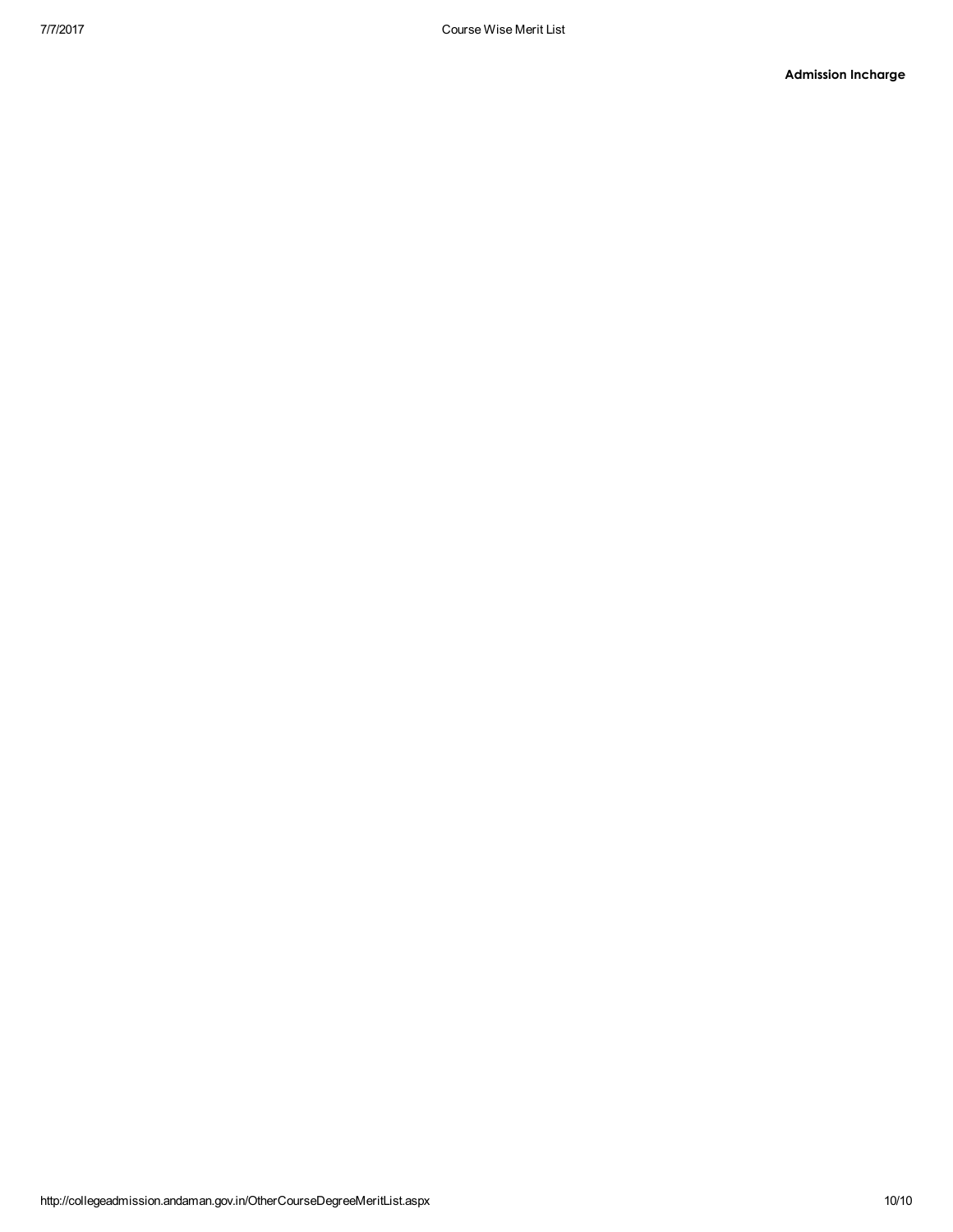## Andaman College

## FINAL MERIT LIST OF CANDIDATES APPLIED FOR ADMISSION FOR THE SESSION: 2017-2018

Name of the Course: B.A. ECONOMICS Category: CGE/EXSM Note: In Subject Weightage , F - First Attemppt, S - More than One Attempt, Strike Out : Duplicate Form Submission

| S.No. | <b>Admission No.</b>                                | Name of<br>Candidate | <b>Father's Name</b>       | Category | Date of<br><b>Birth</b>       |  | Subject<br>⊺x% <mark>XII%</mark> weightageା |   | Sports NSS/NCC/Scouts Agg<br>& Guide | %    |
|-------|-----------------------------------------------------|----------------------|----------------------------|----------|-------------------------------|--|---------------------------------------------|---|--------------------------------------|------|
|       | 2017/ANCOL/0837 SAVITA KUMARI  SUCHIT KUMAR         |                      |                            |          | CGE/EXSM 21/01/1999 64.6 84.2 |  | 5 - F                                       | 0 |                                      | 89.2 |
|       | 2017/ANCOL/0048 TSUPREETA                           |                      | THIRUVENKADAM              |          | CGE/EXSM 26/05/2000 68.4 79.2 |  | $5 - F$                                     | 0 |                                      | 84.2 |
|       | 2017/ANCOL/0047 <sup>BV</sup><br>DURGAPRASAD SUNDER |                      |                            |          | CGE/EXSM 16/06/1999 51.3 71.2 |  | $5 - F$                                     | 0 |                                      | 76.2 |
|       | 2017/ANCOL/1567   TJYOTHI                           |                      | T JANAKI<br><b>RAMAYYA</b> |          | CGE/EXSM 12/12/1999 49.4 61.2 |  | $5 - F$                                     | 0 |                                      | 66.2 |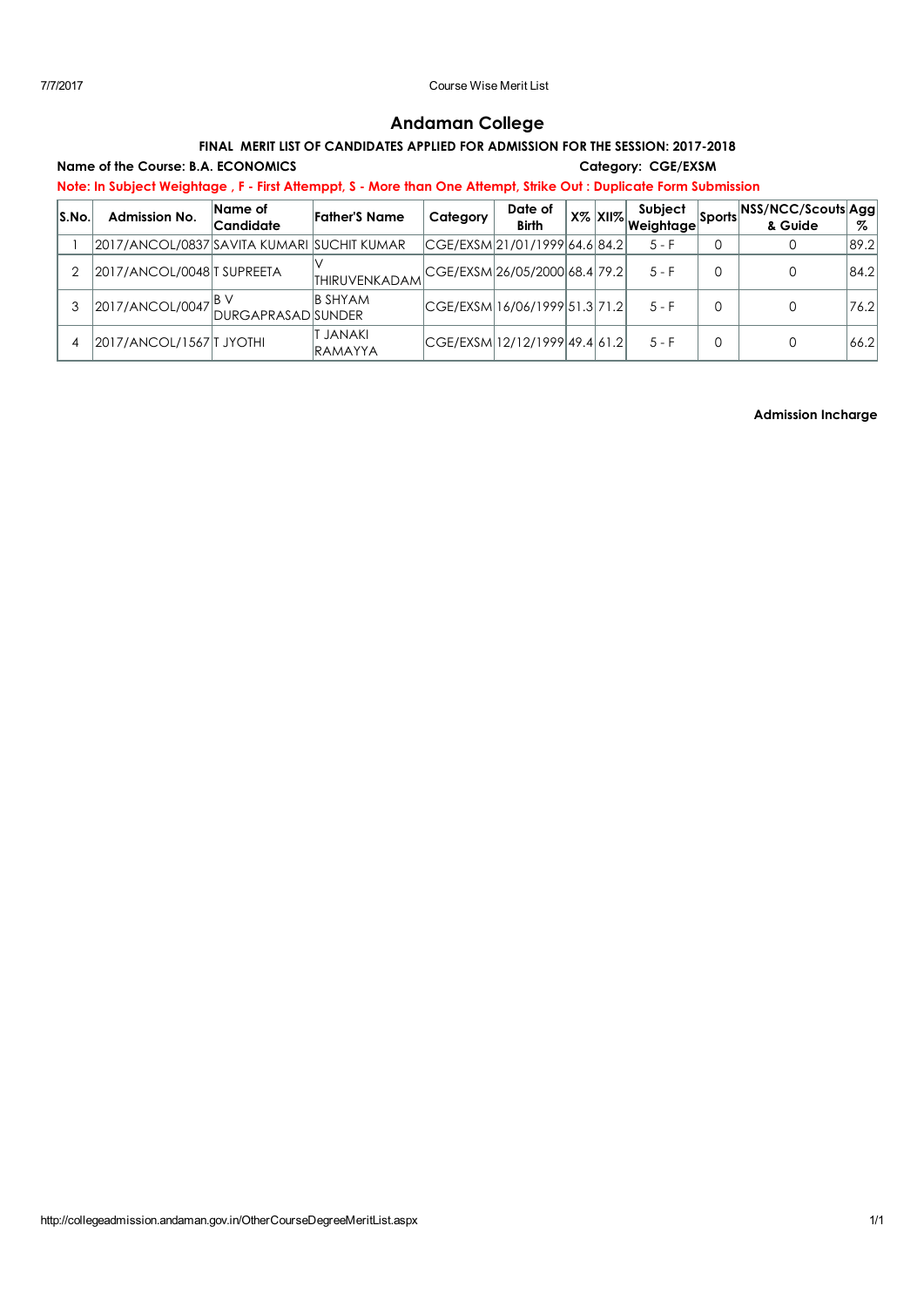# Andaman College

## FINAL MERIT LIST OF CANDIDATES APPLIED FOR ADMISSION FOR THE SESSION: 2017-2018

Name of the Course: B.A. ECONOMICS **Category: PH** 

Note: In Subject Weightage , F - First Attemppt, S - More than One Attempt, Strike Out : Duplicate Form Submission

| S.No | <b>Admission No.</b>   | Name of<br>Candidate Name | <b>Father's</b>                    | Category   | Date of<br><b>Birth</b> |  | Subject<br>- ∴ ∣x% XII% Weightage I | <b>Sports NSS/NCC/Scouts Agg.</b><br>& Guide | Z     |
|------|------------------------|---------------------------|------------------------------------|------------|-------------------------|--|-------------------------------------|----------------------------------------------|-------|
|      | 2017/ANCOL/1191        | SHARON<br><b>SNEHA</b>    | <b>ICLEMENT</b><br><b>KISPOTTA</b> | <b>GEN</b> | 21/09/1996 49.4 61.2    |  | $5 - F$                             |                                              | 66.21 |
|      | 2017/ANCOL/1531 MAHIMA |                           | <b>GOVINDA</b><br><b>ROY</b>       | OBC        | 20/05/1999 49.4 52.6    |  | $5 - F$                             |                                              | 57.6  |